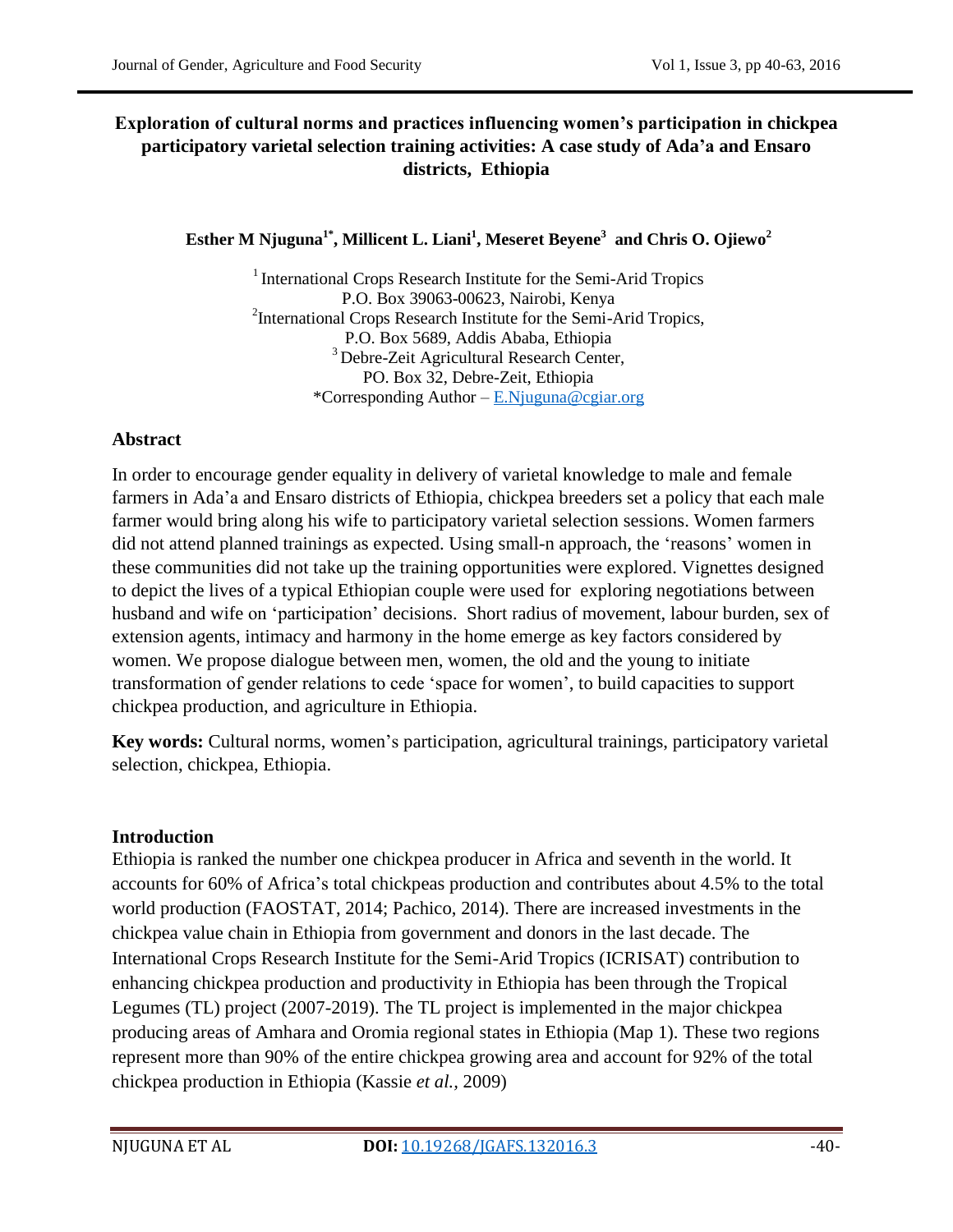

**Figure 1: Study areas and area under chickpea production in Ethiopia (ha)**

The project employed field days and demonstrations and training programs for farmers and extension staff (Ganga Rao *et al.,* 2015) in scaling of suitable chickpea varieties, management options and marketing strategies (Asfaw *et al.,* 2010).

Under the project, several chickpea varieties were developed through Participatory Varietal Selection (PVS) approaches. In theory, participatory research is a process of inquiry between scientists and communities that aims to resolve problems through an interactive process of discovery, empowerment, knowledge sharing, and action (Isaacs and Njuguna, 2016). Inherent in the theoretical PVS approach is the inclusion of marginalized voices to ensure that everyone"s inputs and needs are met. Ideally, a variety is promoted if it receives approval of the stakeholders based on their selection criteria. This may or may not be the best bet by the breeder"s standards. If the best-in-class variety by the breeder's standards is not accepted by the stakeholders in PVS, the breeder has to improve it further or use it as a source of trait for which it is considered best. An ideal scenario is where the worst-in-class by the breeder"s standards also happens to be the worst-in-class by the stakeholders' selection criteria.

The chickpea breeders in the TL project in Ethiopia intended to have the women"s voice on the PVS process. They invited male and female farmers to participate in the PVS sessions to select chickpea varieties but the women farmers did not attend the organised training. After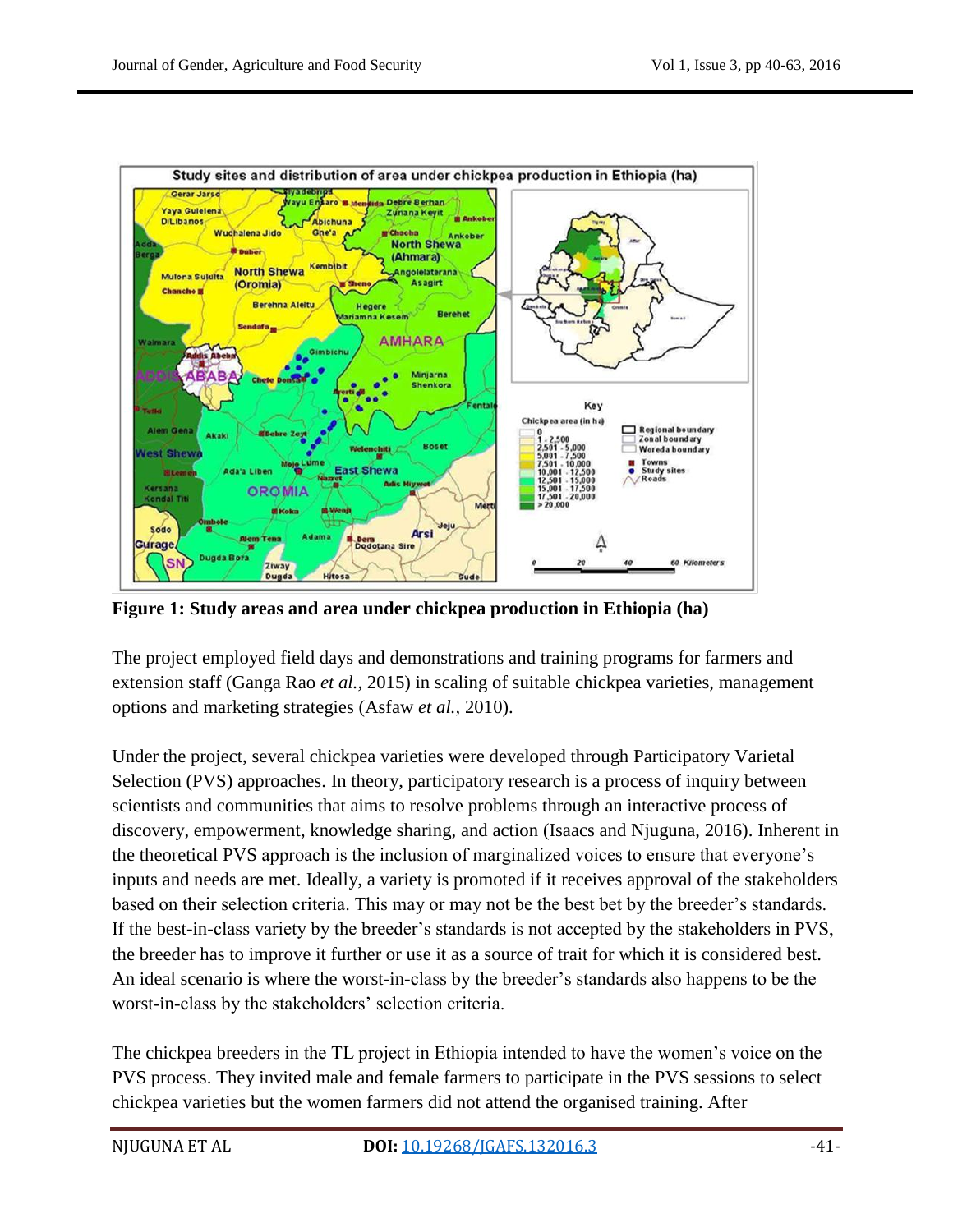deliberations, the team decided to institute an internal policy that all the male farmers who attended the project trainings would be required to be accompanied by their wives. Out of a participating group of 70 male farmers, only 3-5 would be women; but yet, when the breeders visited the chickpea growing regions, they witnessed that women were actively participating in the production of chickpeas (Ojiewo, pers. Communication, 2015). The team was intrigued by this observation. They did not understand if the challenge was from the project end (in the communication or in the organization of the PVS meetings) or if it was on the women farmers end (culture and time needs) and if there was any way they could facilitate dissemination of information to the women farmers in chickpea production.

A quick qualitative study was commissioned to answer two questions that were pertinent to the project

- 1. Why were women farmers not able to participate in the Tropical Legumes II chickpea PVS training activities?
- 2. Which strategies might be effective in enhancing women"s participation in chickpea agricultural trainings in Ethiopia?

This paper outlines i) the literature drawn in conceptualizing the study, ii) the methodology that was followed in obtaining qualitative information from men and women farmers in Ada"a District in Oromia and Ensaro District in Amhara, Ethiopia; iii) the challenges identified that limit women"s participation in PVS trainings and iv) opportunities that could be tapped on to enhance women"s participation in chickpea PVS trainings in particular and agricultural training in general.

## **Literature review**

The importance of agricultural technology adoption in ending poverty, food insecurity and improving the livelihoods of rural farm households in developing countries has been well discussed (Hailu *et al.,* 2014). Women in Africa continue to adopt high yielding varieties at low rates (Doss and Morris 2001). Adoption and diffusion of improved chickpea *(Cicer arietinum L.)* variety seeds in Ethiopia is documented as having been slow (Krishman and Patman, 2012). Women farmers need to participate meaningfully in the technology development process (Collett and Gale, 2009).

Adoption of technologies is a well-studied concept since Rogers (2003) described the adoption curve and patterns. There is a five-step path that individuals appear to go through before they can be said to be adopters of a technology including: awareness, interest, evaluation, trial and adoption. This conceptualization has guided methods chosen by researchers and extension agents in exposing farming communities to new technologies through awareness raising forums like field days, experience building activities like demonstrations and other participatory methodologies. Participation of women and men farmers in such organized events designed to enhance awareness and evaluation is considered a very important step in enhancing agricultural adoption; as farmers must have information about new technologies before they can consider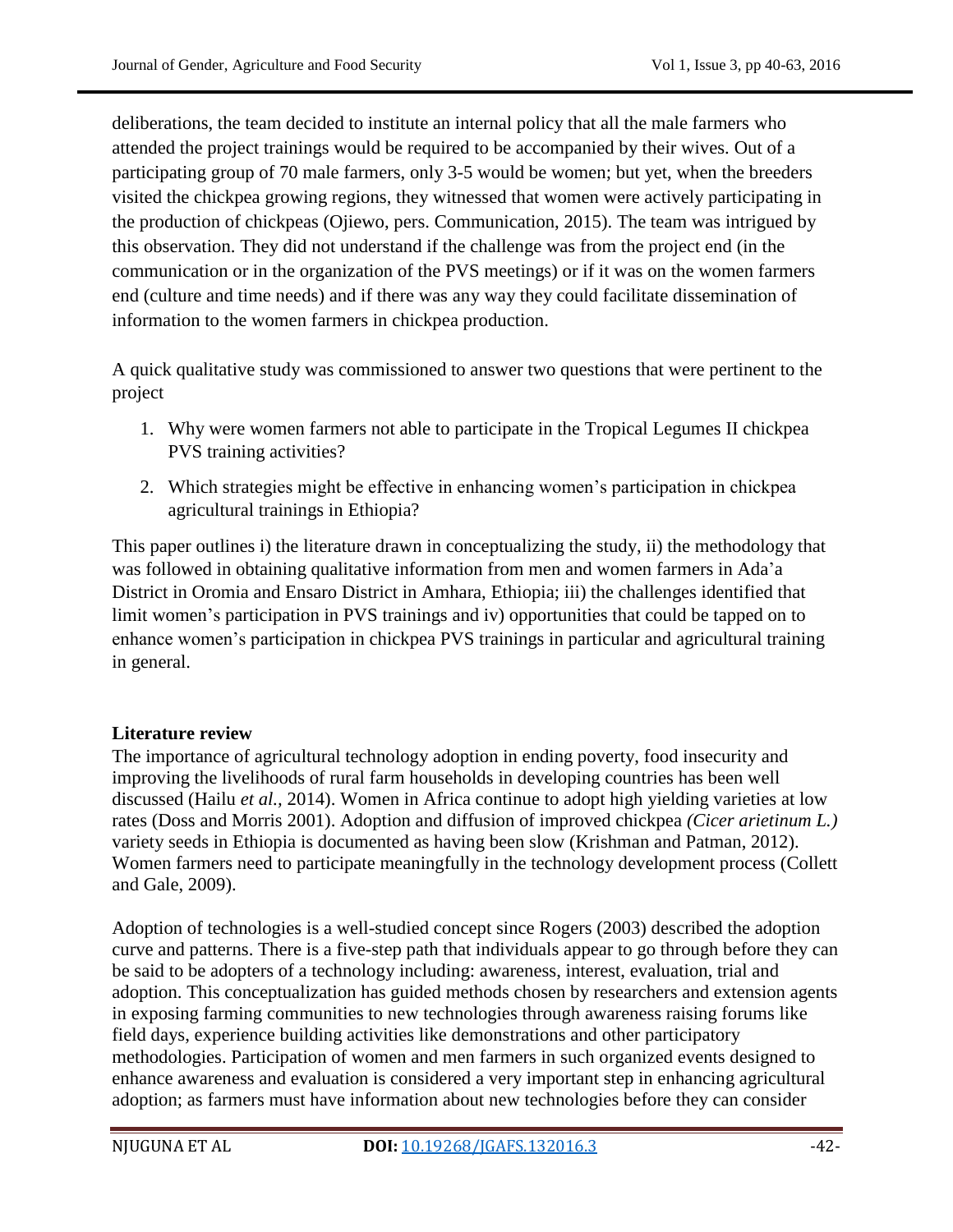adopting them (Doss, 2006). Factors that facilitate or inhibit participation of men and women in such training activities are increasingly becoming prioritized areas of interest to development actors and scholars. The areas identified in literature include:

#### *Gendered social norms*

Gender norms stem from society's ideal values of what it means to be a woman or a man (Chattier, 2014). These norms include everything from cultural beliefs to expected behaviors and practices. Social norms of gender are in constant dialogue with women"s agency and may determine women's capacity to act. Social norms and their influences on women's and men's decisions are difficult topics even for well-designed household surveys to explore effectively. Invisible social structures constrain and shape the environment within which men and women operate (Mudege *et al.,* 2015). Social norms influence decision-making processes in the home, which in turn affect the ability of women to access training opportunities, as seen in seed potato multiplication and ware potato production in Malawi. However, failure to direct information to the person responsible for a given farm activity, when women are the ones responsible, does not result in the intended productivity gains or reduction in stock losses, even though the men access the information. To this regard, Asfaw *et al.* (2010) suggested that social behavior and traditional rules of men and women have to be well considered. There is scarcity of information on the role of social norms and the ways in which it limits participation in agricultural training. Adekunle (2013) recommends that in most developing countries where agriculture is a key sector in the economy, socio-cultural factors need to be analyzed and understood for developing effective extension and training programs to reach rural women farmers.

## *Restrictions on women's mobility*

Women"s restricted mobility has been cited as one of the reasons why they are less likely to participate in meetings and in many cases this is embedded in the social and cultural norms (Ragasa, 2012). Findings from a study by Mudege *et al.* (2015) shows that existing gender inequalities, especially norms restricting women"s mobility and decision-making power, meant that women could not always attend training. Women could not make independent decisions to attend training and often sought permission from their husbands. Findings from a study in Afghanistan also indicate that rural women"s mobility outside the home or village is restricted by security concerns (World Bank, 2011). Poor roads and the lack of transport services affect the entire population"s mobility in general, but women are particularly affected by the need to adhere to strict standards for socially acceptable behavior. Women may be prohibited from travelling outside the village, required to have an escort, and unable to interact (including proximity seating) with men outside the family (ibid). In Ethiopia, Asfaw *et al.* (2010) observed that compared to women, men have easier access to technology and training, mainly due to their strong position as head of the household and greater access to off-farm mobility.

# *Definition of a good wife*

In an attempt to explore the prevalent gender norms surrounding the lives of women and men in the communities across 20 countries, through focus group discussants defining a "good wife", Boudet *et al.* (2013) identified consistencies across both men"s and women"s focus groups, the urban and rural contexts, and across different economic, political, and social circumstances of the 20 countries that were engaged. Men and women held similar views of the wife"s roles. The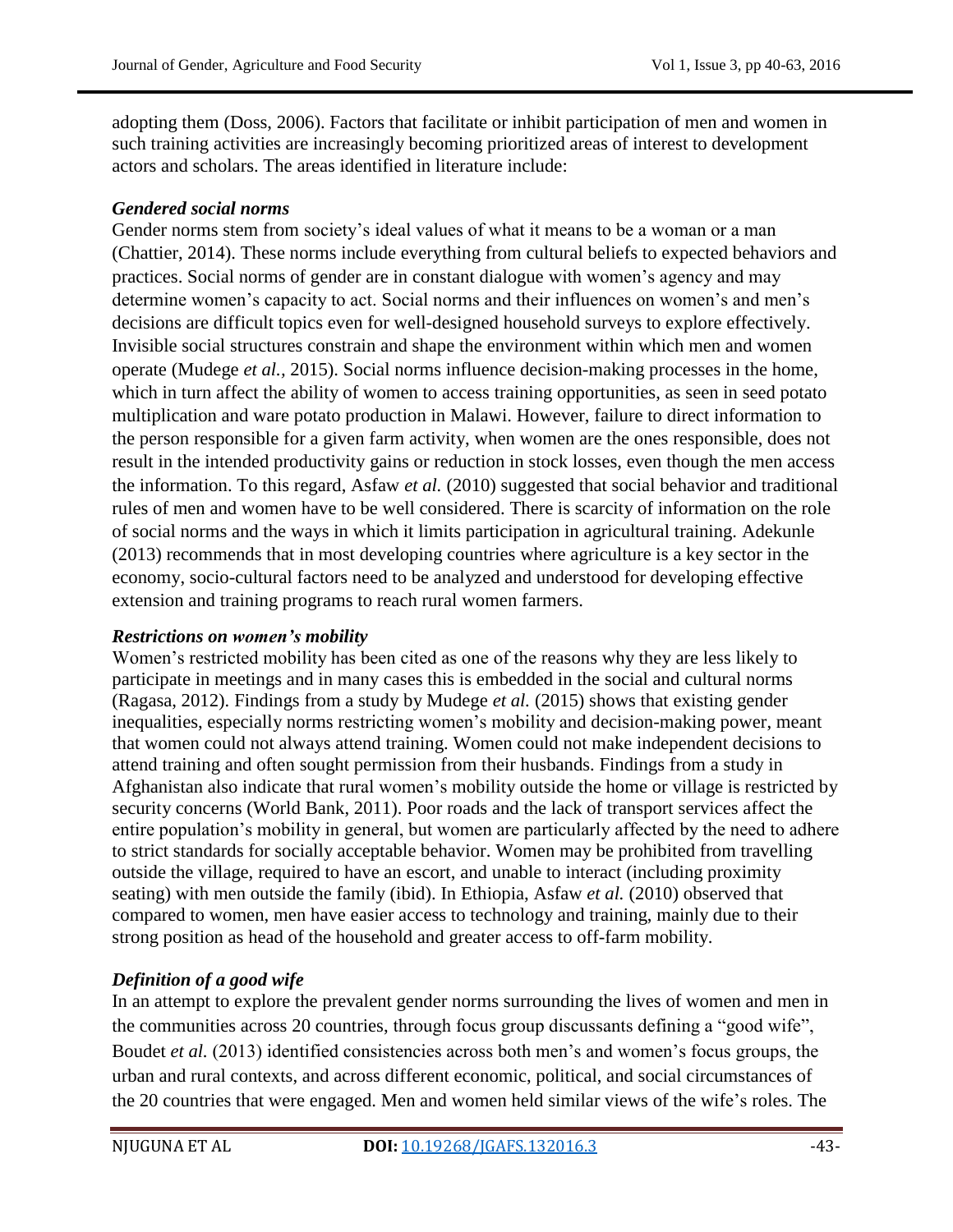focus group accounts of a good wife depicted her first and foremost as an obedient, caring, and respectful mate responsible for all the housework and the care of all members of the household. The definitions of a good wife may take the form of actions that she is expected to take and those that she is not expected to take; contribution to generation or administration of family resources and how well she manages to negotiate peace and harmony in her household. Resourcefulness may mean undertaking economic responsibilities whether paid or unpaid (Boudet *et al.* (2013). Often, women's active economic participation would go unrecognized or hidden because of the status their communities attach to being "just a housewife" (ibid). In some societies, sacrificing of a woman"s wants and desires is encouraged, viewed and interpreted as character of a good wife. Women may sacrifice their desires to participate in agricultural trainings to attain social mark of good wives.

## *Intra household negotiation*

Intra household bargaining refers to the negotiations that occur between members of a household in order to arrive at decisions regarding the household unit. Households are not "unitary". There are asymmetries in the power to bargain among household members (Agarwal, 1997). The factors that lead to differentials in bargaining power amongst household members are not well understood but men always seem to have an advantage as social norms support their superior position as household head. The cultural construction of appropriate female behavior affects their ability to bargain and that social norms could impinge on the bargaining power by setting a limit on what can be bargained for, affecting how the process of bargaining is conducted by favoring some groups over others (say men over women). Agarwal (1997) further observed that in cultures or context where social norms stifle explicit bargaining or voice, women may be pushed to use explicit forms of contestation such as withdrawing into silence. Therefore, when women don"t have sufficient bargaining power within the household, the benefits of new technologies may be taken over by men, even when the technologies were designed specifically to target women (Doss, 2011).

## *Triple labour burden*

Women"s participation in organized training activities is constrained by lack of time resulting from the heavy workloads they have pertaining to productive, reproductive and communal responsibilities. Women are producers and procreators; they are active participants in the social and cultural activities of the community. However, the important roles they play have not always been recognized (Tegegne, 2012) as women"s work in the agricultural sector has often been erroneously documented as marginal and they have been considered more as consumers than producers. Majali (2012) showed that women did not have time to commit to crop production activities or other kinds of agricultural activities, because they had other responsibilities to take care of. Between household responsibilities, working full time jobs and taking care of their children and husbands, women did not have enough time to dedicate to farming.

## *Sexual identity of extension agents*

Cultural and social restrictions on interactions between men and women that are not kin hinder easy communication between male agents and female farmers. The gender identity of the persons delivering the PVS training might contribute to the decision of a woman to attend a training or not, depending on the community. Agricultural extension continues to play a key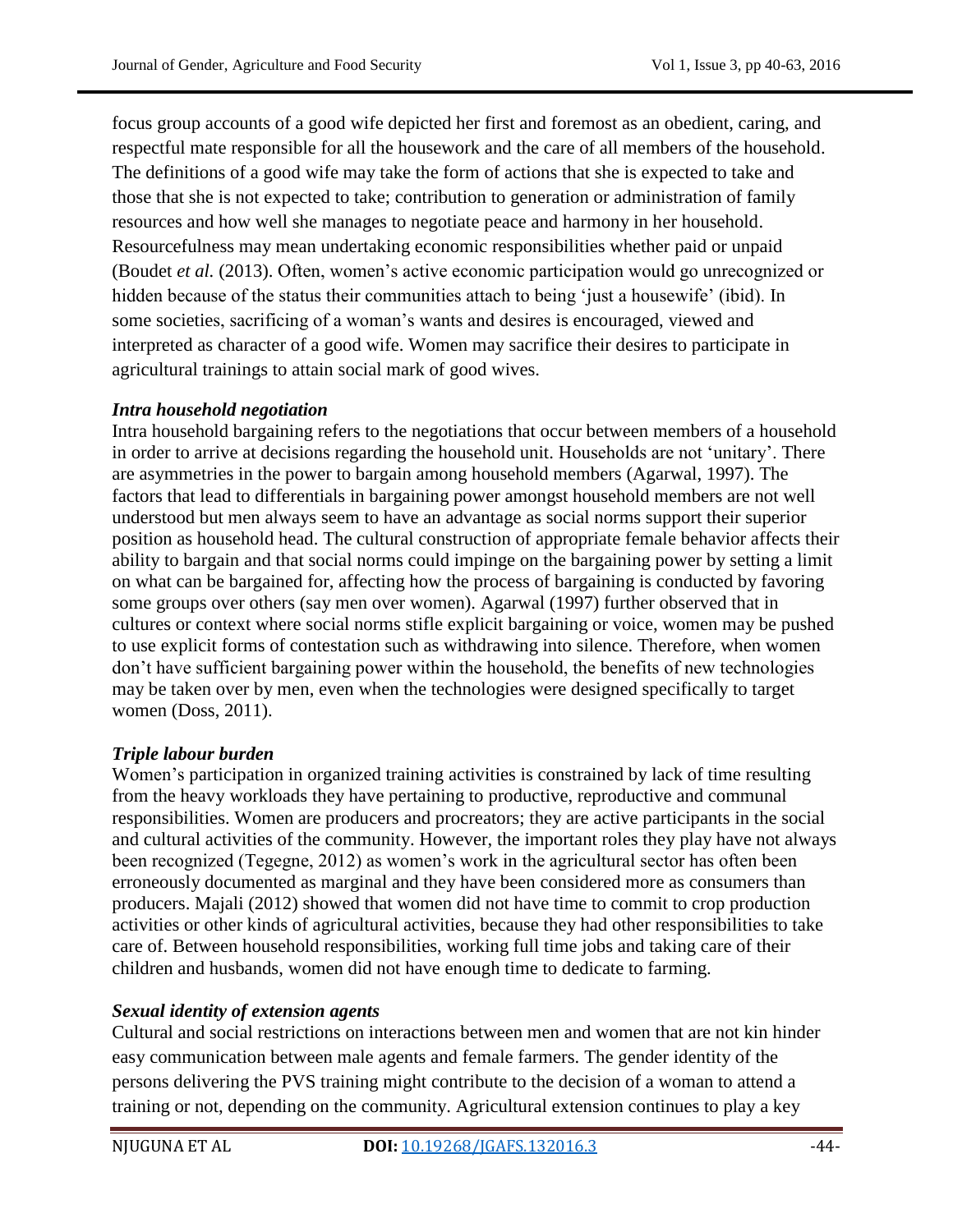role in technology dissemination as the uptake of new technologies is often influenced by the farmer's contact with extension services (Morris and Doss, 1999; Rathgeber, 2011). In Northern Nigeria for instance, contact between a male extension agent and an Islamic Hausa women farmer is almost impossible (Saito, 1994). However, some national systems are still gender insensitive. For example, in rural Zimbabwe, despite a large proportion of femaleheaded households, only 10 percent of women farmers participate in agricultural extension training (Anandajayasekeram *et al.,* 2008). A report by World Bank and IFPRI (2010) documents that in Ethiopia, women farmers may not be comfortable dealing with male extension workers or with the time and location of the training. Ragasa (2014) also highlighted that in Ethiopia, extension agents are overwhelmingly male, and cultural taboos restrict their interaction with women. Likewise, Due *et al.* (1997) showed that in Tanzania many women farmers preferred to work with female extension agents as they were free to discuss problems with them and they could accommodate their time preferences for meetings better than with male extension agents. Morris and Doss (1999) observed that the frequency of contact with extension agents was strongly associated with the gender of the farmer. On average, women reported fewer contacts with extension agents, and a larger proportion of women reported no extension contacts at all. Although, researchers have reported that male farmers have more access to agricultural extension services than women in Nigeria, agricultural extension services are mostly staffed by men and are inclined to helping men folk (Adenkule, 2013).

# *Men as heads of households*

Women in Ethiopia have secondary status within the family and in the society, and hence are continually to be regarded as an appendage to the family (Tegegne, 2012). Another documented challenge of reaching rural women by agricultural agents in Ethiopia is the perception that if extension services are provided to a member of the family, and in most cases a man, the information will trickle down to the rest of the household (World Bank and IFPRI, 2010). The underlying gender and cultural norms mediate access to information as men regard themselves as representatives of the households during trainings. Extension officers unconsciously reinforce these views by using biased recruitment methods for training that favor men (Mudege *et al*., 2015). However, men do not necessarily discuss production decisions with their wives or transfer extension knowledge to them, and if extension information is tailored to men"s crops or priorities, the information may not help women. According to Women Thrive Worldwide (no date) information transfer or learning from extension services is merely a filtering down process that reaches women indirectly, if it reaches at all. Recruiting, hiring and training more women extension agents and then developing and implementing programs with a full understanding of the gender roles in a community is a necessary change.

## *Low literacy among women*

Ragasa (2014) highlights that in Ethiopia, women generally have lower levels of formal education and this hampers their ability to take part in extension activities requiring reading and arithmetic skills. Tegegne"s (2012) work in Ethiopia showed that the place of women in the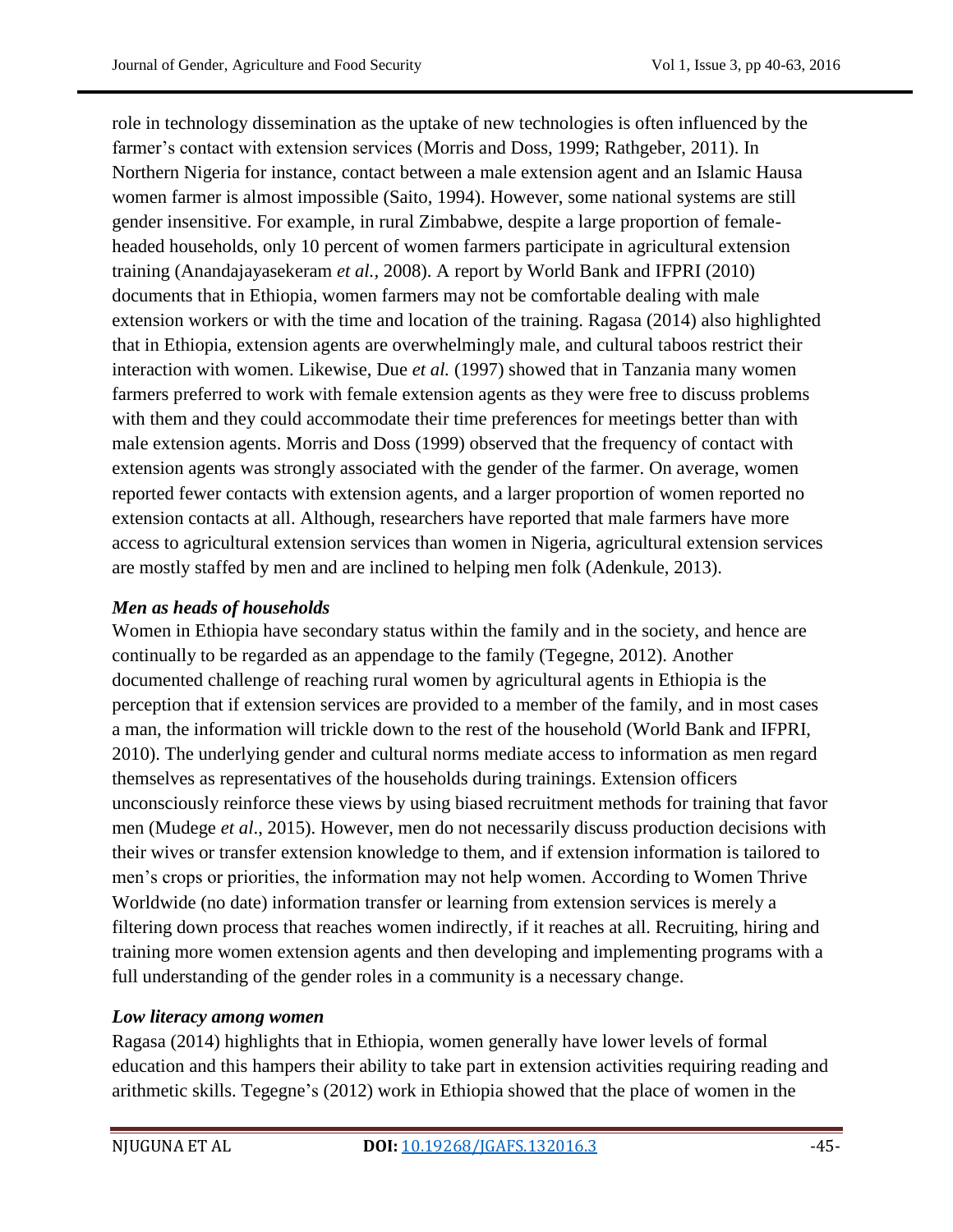society is complex and involves many interrelated problems such as high illiteracy rate that influences women"s role in agriculture despite other factors such as: women"s dependence on their husband, ignorance, low social status, traditional religious and cultural dominance. Illiteracy is also confirmed as a major constraint that inhibits women"s ability to access and use agricultural information to achieve and sustain household food security for women in Rural Zimbabwe (Gundu 2009).

#### **Methodology**

The question of "why were women farmers not able to participate in the Tropical Legumes chickpea PVS training activities?" needed to be answered by men and women farmers who were familiar with the TL project. They would ideally be men and women who had decided to attend or not to attend the PVS activities implemented by the project. The study sites were therefore chosen from chickpea producing areas of Amhara (North Shewa Zone) and Oromia (East Shewa Zone) regional states in Ethiopia. In East Shewa Zone, Ude Village in Ada"a District was chosen while in the North Shewa Zone, Dembi and Deramu villages in Ensaro District were chosen. The two study regions have distinct and different cultural values associated with differences in language, ethnicity and practices. The Eastern Shewa people are from the Oromo ethnic group, while the Northern Shewa are the Amhara ethnic group.

Recruitment of discussants was done through the national partners from the Ethiopia Institute of Agricultural Research, the *Woreda* (district) agricultural extension officers and the *"kebele"* (village) leaders who had worked with the men and women chickpea farmers through the TL project. The farmers, especially the women, did not have to be members of the TL activities but it would be helpful if they were aware of the project activities. Farmers were informed that participation was voluntary, confidential and their names will not be used in any publication and consent was obtained to continue. The focused discussions were carried out in November 2015. Thirty male farmers and twenty eight female farmers participated in the discussions (Table 1).

|                                                               | <b>Ensaro District</b> |                | Ada'a District | <b>Total number of</b>  |  |
|---------------------------------------------------------------|------------------------|----------------|----------------|-------------------------|--|
|                                                               | Dembi village          | Deramu Village | Ude Village    | <b>FGD</b> participants |  |
| Number of female<br><i>participants</i>                       | 10                     | 8              | 10             | 28                      |  |
| Number of male                                                | 11                     | 10             | 9              | 30                      |  |
| participants<br><b>Total number of</b><br><i>participants</i> | 21                     | 18             | 19             | 58                      |  |

# **Table 1: Number of male and female participants invited and attended discussions in Ada'a and Ensaro districts, Ethiopia**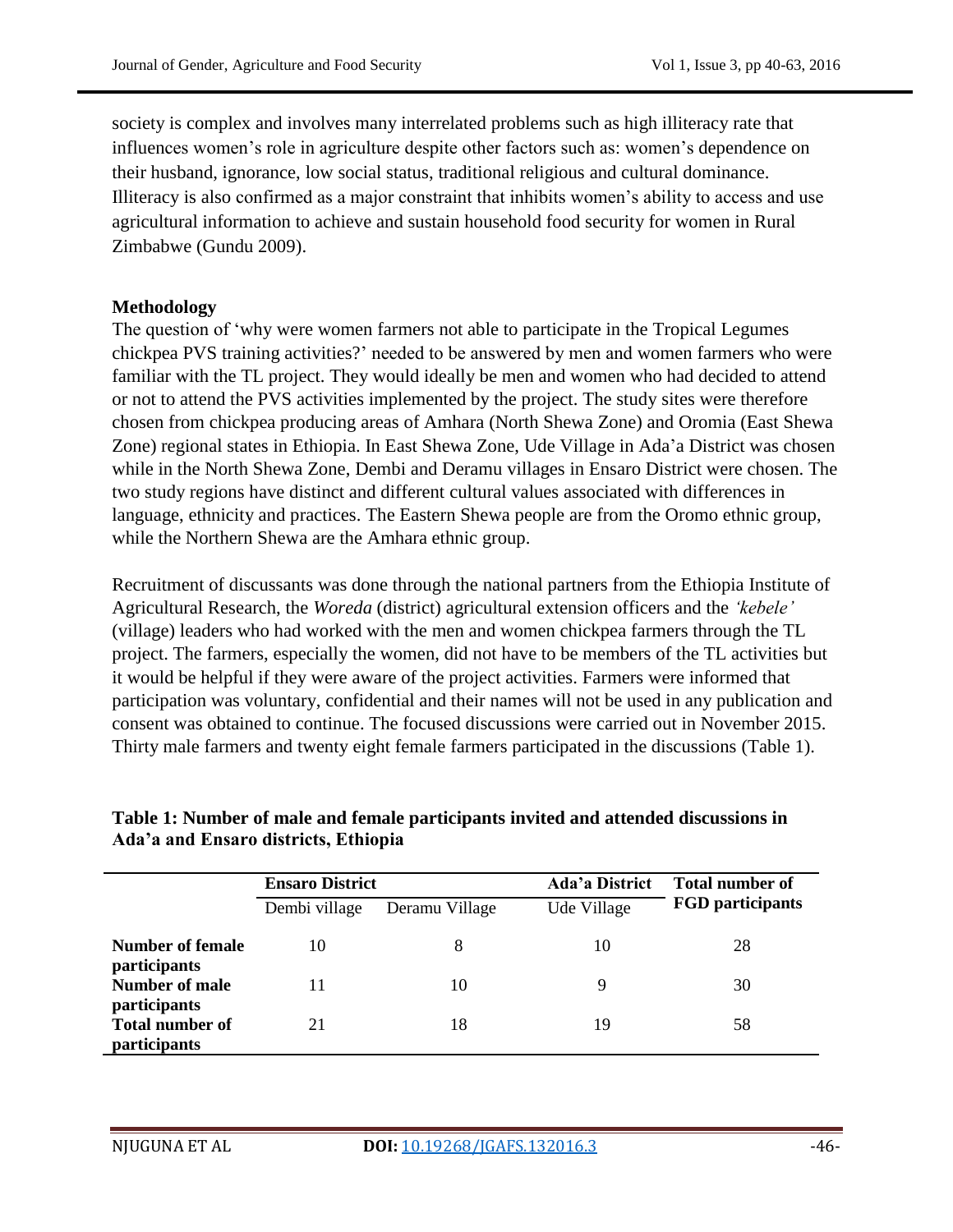This research was a small-N study, which is appropriate for situations where few or no previous studies have been conducted and little information exists (Galie, 2014). The study design was exploratory, with a limitation of budget and time.

A design of an innovative process that allowed for deep conversation within a short time of interaction was required to capture the perspectives of men and women on the research question and how they experience gender differences in their households and community without the benefit of long term immersion into the community. Vignettes were designed to remove the focus from the actions and behaviours of the participating discussants; but yet the information could be about them and their choices.

A focus group discussion (FGD) approach was chosen for setting the discussions. A FGD is a good way to gather people from similar backgrounds or experiences to discuss a specific topic of interest (ODI 2009). The group of participants is guided by a moderator who introduces topics for discussion and helps the group to participate in a lively and natural discussion among themselves. The strength of FGDs relies on allowing participants to agree or disagree with each other so that it provides insights into how participants think about an issue, about the range of opinion and ideas and the inconsistencies and variation that exists in a particular community"s beliefs, experiences and practices. A total of six (6) FGDs, with 3 groups of female and 3 groups of male participants groups were carried out. This allowed each group to voice their perspectives independently. In each FGDs, eight to ten participants were involved for effective interaction. In total, 30 male farmers and 28 female farmers participated.

The research questions were presented in the FGDs as vignettes. Vignette-based interviewing approach, a technique used in structured and in-depth interviews as well as focus groups, providing sketches of fictional scenarios. It is a suitable vehicle for presenting narrative stories or focused description of a series of events taken to be representative, typical, or emblematic in the case being investigated (Miles and Huberman, 1994). The respondent is then invited to imagine, drawing on his or her own experience, how the central character in the scenario will behave. According to Miles and Huberman (1994), the creation of the vignettes is based on the assumption that none of the characters depicted exists; yet all could. Vignettes thus collect situated data on group values, group perceptions, group beliefs and group norms of behavior (Bloor and Wood, 2006). This approach allows researchers to get at topics that might otherwise be challenging to ask about.

The vignette stories for this study were designed based on insights from the literature review, drawing on the constraints identified to have potential to impact women"s participation in group trainings in agriculture. A series of vignettes representing eight scenarios revolving around the lives of a typical Ethiopian couple called Getachew and Gete, guided the exploration of the cultural beliefs, expected behaviors and practices of a good wife, interaction with extension agents and PVS training organization and attendance by either Gete or Getachaw. At each of the scenarios, Getachew and Gete's decision making process was analyzed, the negotiations between them were investigated for the space, agency, access and control that was accorded to Gete by the different players: her husband, her parents, her in-laws (parents in law and the aunties to the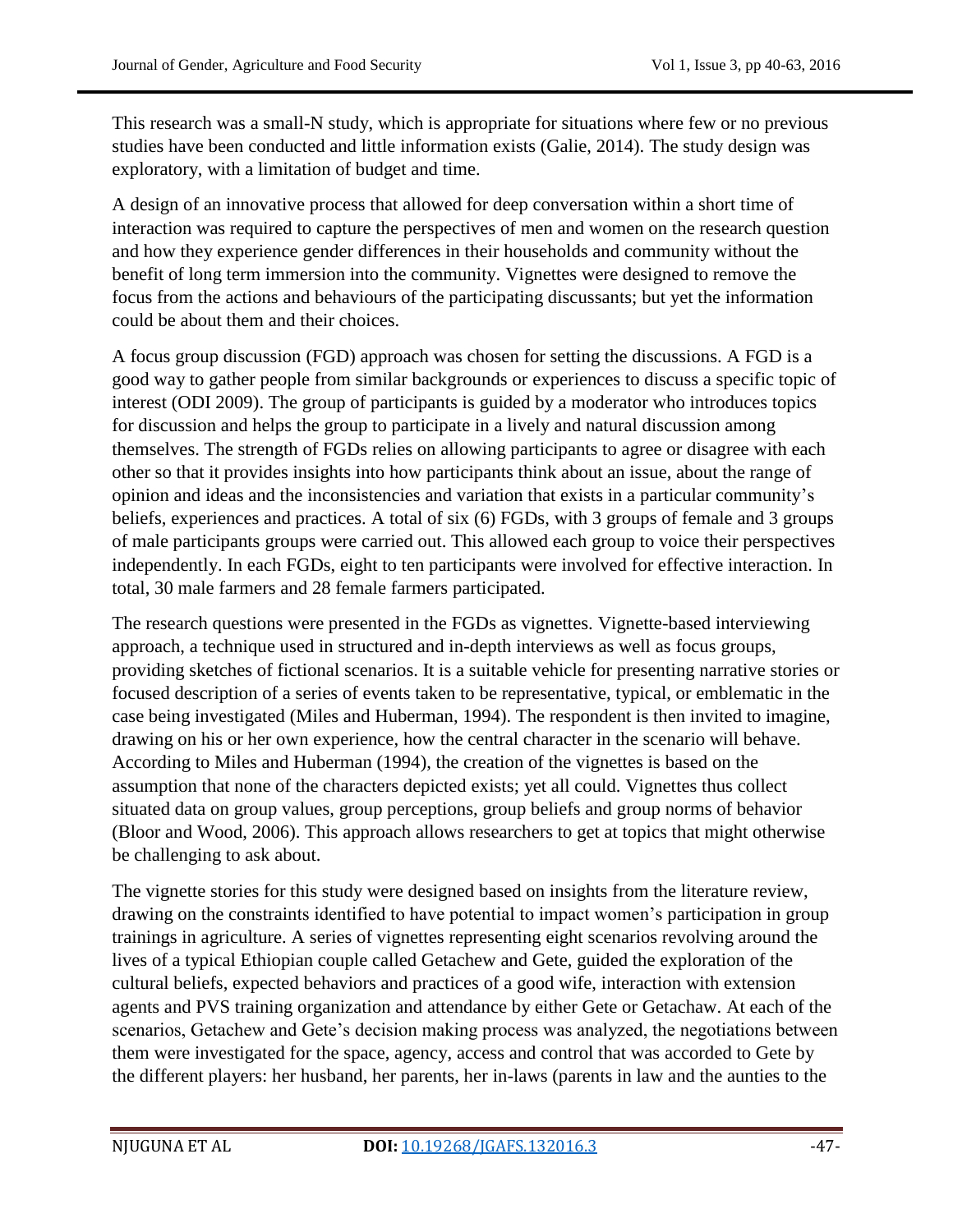husband). Asking 'why' at all stages helped understand the underlying factors behind the decisions made.

The vignette guide was developed in English and translated into Amharic language. Each FGD session lasted approximately three hours each. Verbatim note taking was done in the local language and the field notes were later translated into English. The authors created a coding tree that identified different themes based on questions asked during the study. After identifying the themes, data was manually coded in NVivo version 11 in a sex-disaggregated manner. Analysis was sex disaggregated to help identify any differences and/or similarities between men and women"s experiences, views and opinions.

At the end of the discussions, FGD participants were asked to fill a short template on age, gender, level of education attained and marital status.

## *Study limitations*

The major limitation of this study lies in the use of a small non-probabilistic sample size, which was appropriate for the exploratory approach used for scientific inquiry. Also, given the limited financial resources that were available to undertake this study, the researchers did not reach the data saturation point of the sample size as required (O"Reilly and Parker, 2012). Since this was a cross-sectional qualitative case study, the intent was not to generalize the findings but to provide insights on cultural norms and practices influencing women"s participation in chickpea PVS trainings in the regions where the chickpea breeding and agronomy team is operating. In view of these limitations, the study findings should be used with caution in unrelated contexts or settings.

## **Results**

This section is divided into three sub-sections. The first subsection summarizes the characteristics of the focus group discussants. The second subsection describes the gender norms defining a good wife; and the last subsection focuses on the women"s interactions with extension agents and trainings attendance. Excerpts are used to emphasis the "first voice" of the discussants on selected issues as presented in the paper.

# *Characteristics of the focus group discussants*

The female participants were aged between 25 to 63 years averaging 45 years while the male participants were 24 to 71 years old, with an average of 46 years. Nearly all (90%) the male participants identified themselves as married while the rest were single. Forty six percent of the female discussants identified themselves as married, 29% as widowed and 25% were divorced. Fifty seven percent of the female discussants had never gone to school while 25% and 10 % had attained primary education and adult learning respectively. Only 4% of the female participants had attained secondary education. In contrast, 50% of male discussants had attained primary education, 13.3% had attained secondary education while 13.3% had never gone to school (Table 2).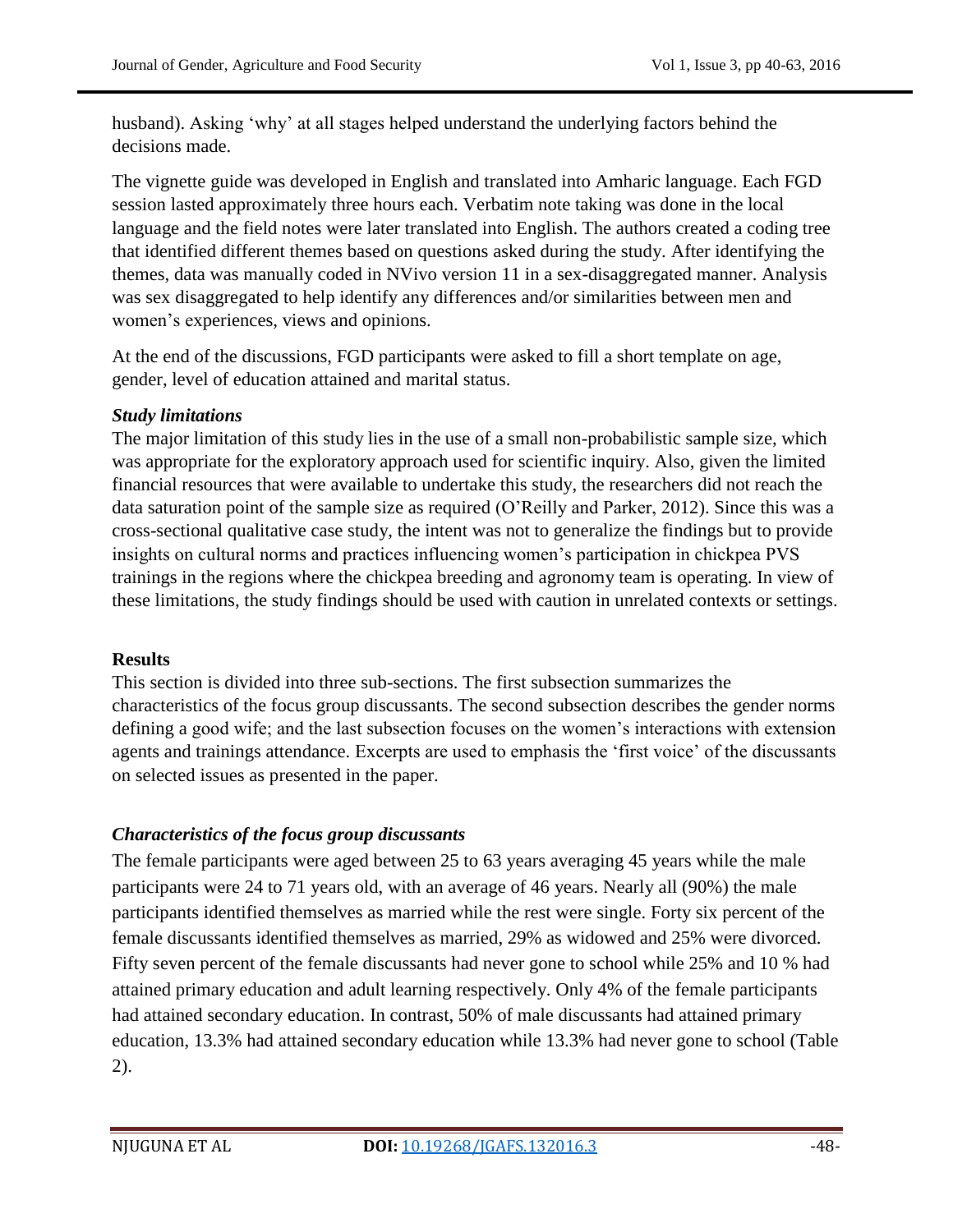|                           |          |                       | Sex of the participant |                    |               |
|---------------------------|----------|-----------------------|------------------------|--------------------|---------------|
|                           |          |                       | Male $(n=30)$          | Female<br>$(n=28)$ | Both $(n=58)$ |
|                           |          | Never gone to school  | $4(13.3\%)$            | $16(57.1\%)$       | 20 (34.5%)    |
|                           |          | Primary               | $15(50\%)$             | 7(25%)             | 22 (37.9%)    |
| <b>Level of Education</b> |          | Junior Primary        | $2(6.7\%)$             | $1(3.6\%)$         | $3(5.2\%)$    |
|                           |          | Secondary             | $4(13.3\%)$            | $1(3.6\%)$         | $5(8.6\%)$    |
|                           |          | Pre-University        | $2(6.7\%)$             | $0(0\%)$           | $2(3.4\%)$    |
|                           |          | <b>Adult Learning</b> | $3(10\%)$              | 3(10.7%)           | $6(10.4\%)$   |
| <b>Total</b>              |          |                       | 30 $(100\%$            | 28 (100 %)         | 58 (100%)     |
| <b>Marital Status</b>     | Married  |                       | 27 (90%)               | 13 (46.4%)         | 40 $(68.9\%)$ |
|                           | Divorced |                       | $\theta$               | 7(25%)             | $7(12.1\%)$   |
|                           | Widowed  |                       | $\overline{0}$         | 8(28.6%)           | 8 (13.8%)     |
|                           | Single   |                       | $3(10\%)$              | $\mathbf{0}$       | $3(5.2\%)$    |
| <b>Total</b>              |          |                       | $30(100\%)$            | $28(100\%)$        | 58 (100%)     |

#### **Table 2: Level of education and Marital status of the FGD participants in Ethiopia by gender**

## *Gender norms defining a good wife as reported by men and women*

The participants were asked to describe the important 'dos' and 'don'ts' ascribed to a good woman/good wife in the community. They were also asked to describe a "woman role model" in their community. The "do"s" and "don"ts" of a good wife revolved around actions, behavior, and resourcefulness.

## *Actions and behaviors*

The men"s and women"s groups gave similar descriptions of "a good wife"; depicting her as someone who has good manners, who fosters harmony (agreement) with her husband in any aspect of decision making; is active and hardworking; loves her job (job here being caring and nurturing responsibilities); is loyal, respectful and committed to her marriage. This would be attained through learning her husband"s behavior, aligning hers to compliment the husband, not committing adultery and allowing the man to be the "key decision maker" the one who makes the ultimate decisions for the household. This was exemplified using the following excerpts:

*"She should not show bad manners …She should not sell the harvested crops without discussing with him, she should not buy exercise book for children without discussing with him, if she had a plan to go somewhere else she should tell him." (Female FGD, Ada"a District, 17 November, 2015)*

*"She should not disrespect her husband. In our culture (a) husband is considered as head of the house. Our religion also teaches us to respect our husbands." (Female FGD, Ensaro District, 25 November 2015)*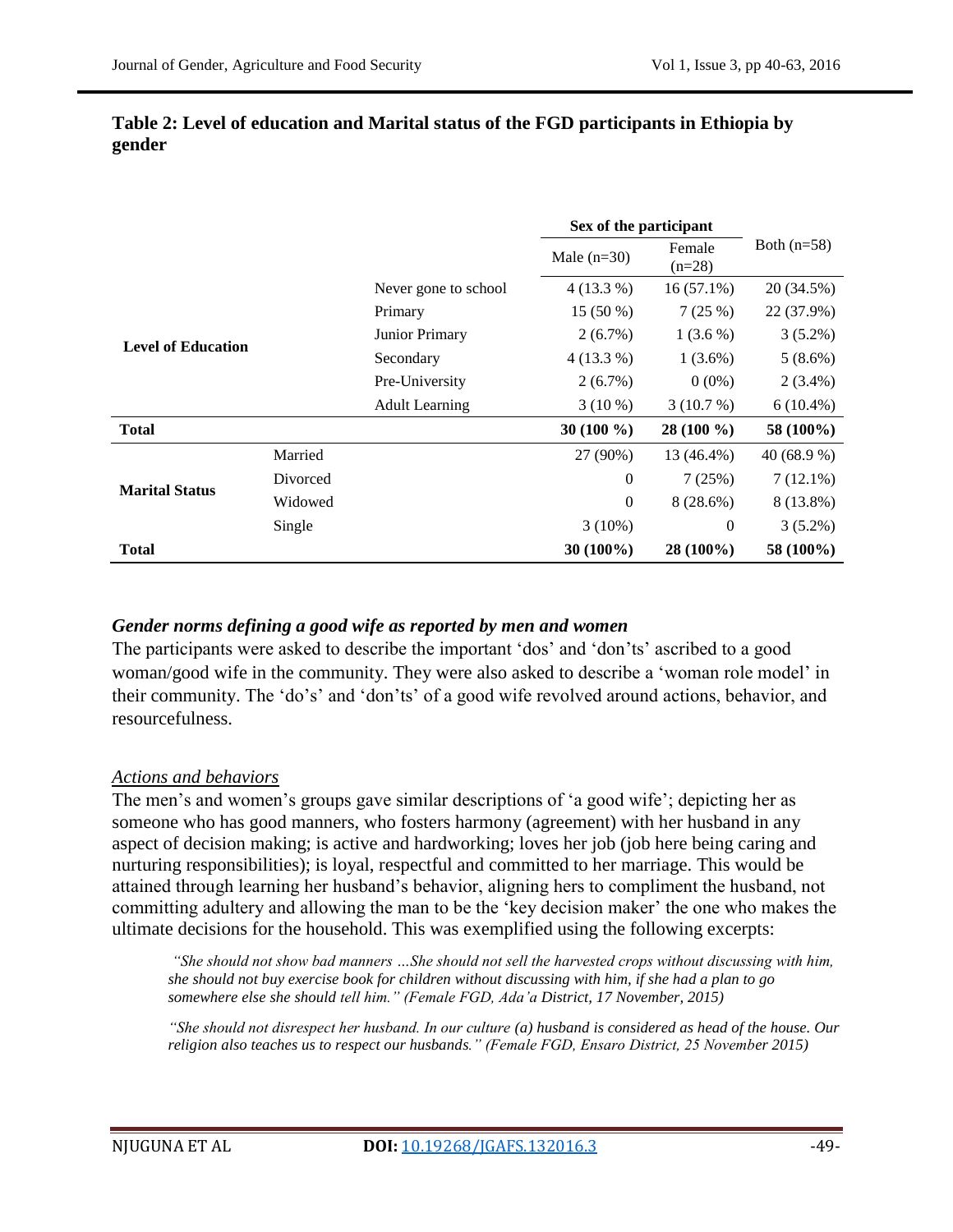*"She should not sell crop produce without a convincing reason and when the price of the produce is low … She should strive to be the one who is loyal to her house by doing things in consultation with her husband." (Male FGD, Ensaro District, 26 November 2015)*

There were differences in the description of a "role model woman" by the women compared to the men discussants. The female discussants mostly described a "role model" as a woman who implements her domestic tasks in an exemplary way i.e. cooking, caring for children, ensuring the homestead and neighboring surrounding is clean. The men focused on how the woman treated and represented her family to society. In Ada"a District, the impacts of mobile phone technology on household relations were weaved into the description of a "good wife" in conformity with the idea that norms are always changing in society. The authors thought that this was because men were perhaps feeling a "loss of control" because although they would want to limit the "physical mobility" of the women, the mobile technology opened new possibilities for the women to interact with the outside world beyond the physical space.

*"[Role model] She should be a role model in cooking, cleaning her kids, her house, surrounding, she should be good in social interaction with neighbors and should advise neighbors regarding cleaning their surroundings" (Female FGD, Ada"a District, 17 November 2015*.

*"[Role model] She should love her family and mainly her husband, love her job, should respect people, hardworking, need to be socially bonded and live in harmony with neighbors and other community and give priority to her duty." (Male FGD, Ada"a District, 17 November 2015)*

*"[Role model] Gete [wife] should strive to be like women who are sociable in the society… [and] should follow woman who has good behavior - who do not fight with her husband and live peacefully with the community." (Male FGD, Ensaro District, 25 November 2015)*

The men also identified discipline, creativity in revenue generation and prudence in use of financial resources as key aspects of a "good wife".

*"She should manage her time when going to market, visiting her family and other places by returning on time to her home and must behave as before when they met. [She] Should not have other address number in her cell phone and should not [be] found playing or struggling with other youngsters in the area and must avoid unnecessary relation with other male … She has to be disciplined … creative, wise use of finance or appropriate budgeting on expenditure" (Male FGD, Ada"a District, 17 November 2015)*.

#### *Resourcefulness*

A good wife was considered "resourceful" if she contributed to the income of the household either by helping generate it or by being prudent in spending what the man generated for the household. This was a view depicted across all the FGDs. Female discussants considered a woman resourceful if she helped her husband in agricultural activities. The male participants expected that she would not only be helpful in the field but would also engage in income generating activities such as running small businesses; keeping poultry; practicing dairy farming; spinning and preparing jewelries from locally available materials; being able to save household income and ultimately, not only depending on the man to generate household income.

*"… To be a hard worker, to know agricultural activities." (Female FGD, Ada"a District, 17 November 2015)*

*"She should help her husband especially in the field work." (Female FGD, Ensaro District, 25 November 2015)*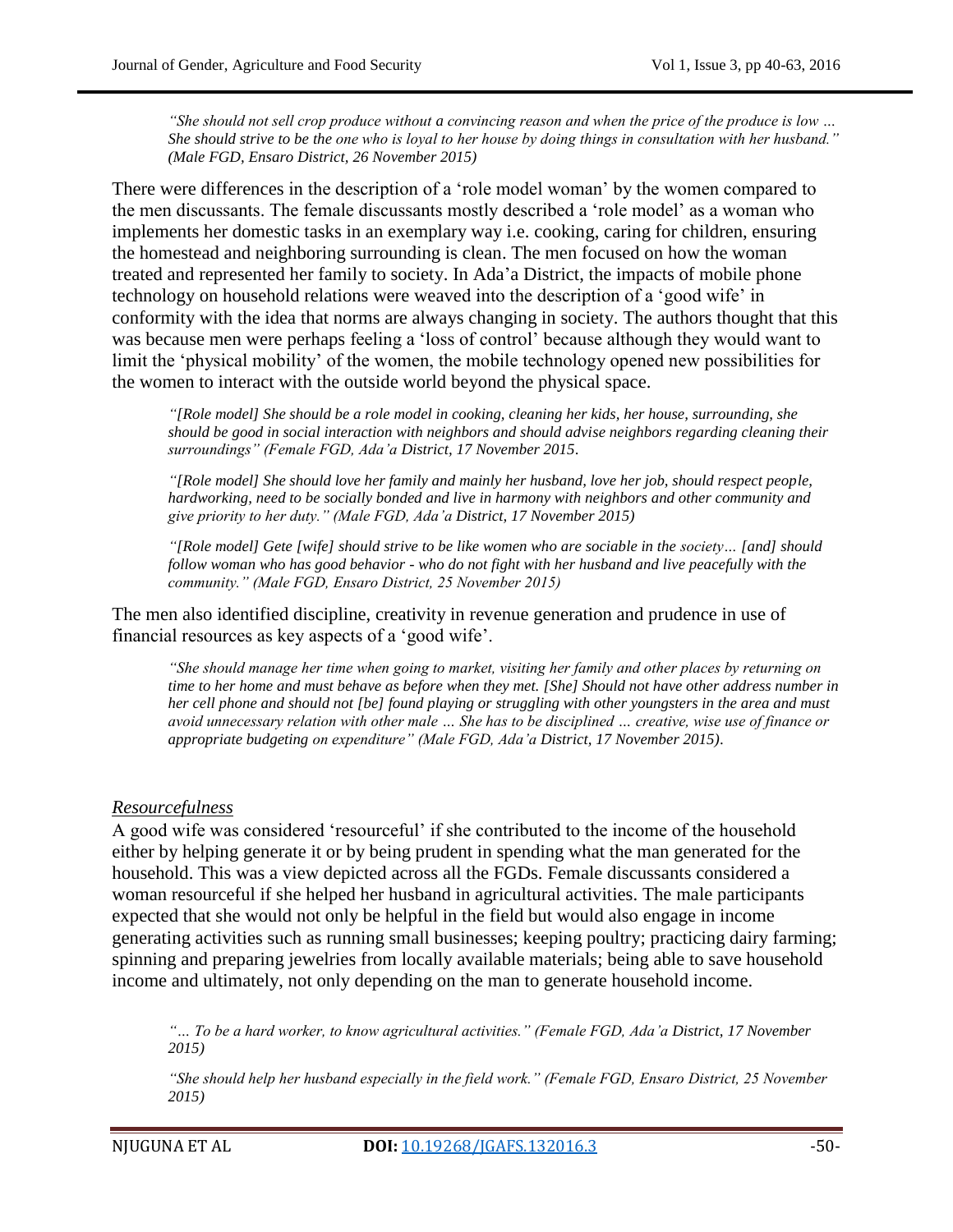*"She should not totally dependent on sole source of income from her husband, rather she has to make an effort in developing skills of small businesses and create job[s] like poultry production, dairy and must be active in both field and other works … She should be financially strong through appropriate allocation of finances and must have good saving habit." (Male FGD, Ada"a District, 17 November 2015)*

*"She should strive to be like one who has good experience in doing agricultural activities and has skill of spinning … She should be very skilled in preparing jewelries from locally available materials… She should create income generating activities to assist her husband … She should be good at saving." (Male FGD, Ensaro District, 26 November 2015)*

#### *Interactions with extension agents and attendance to PVS trainings*

The study explored the views on women attending PVS trainings that were facilitated by male officers *within the village*; women attending PVS trainings that required a three day stay *away from the village*, facilitated by male officers. We also explored the alternative of a female officer being a facilitator of women only trainings in the village as well as away from the village.

#### *Can women attend a PVS training in the village facilitated by male officers?*

This question elicited mixed responses across the FGD type and sites. Female discussants from both sites concluded that a married woman is unlikely to attend a training in the local village about PVS reiterating that "*women usually cannot go without notice unless they are called in person"* and that if she has to, "*they should first discuss and agree with the husband and one of the two should attend the training, because there are kids and animals at home to care for. If she (wife) gets someone to take care of her kids and homework, she should go*". Women are usually busy with their reproductive roles at home, and if they go away from home, their husbands would be unhappy and this would in turn leave the women stressed. This is exemplified in the following excerpts:

*"No, the number of women is small because most of [the] women are busy [with] homework and they do not get a chance to attend training."(Female FGD, Ensaro District, 25 November 2015)*

*"No, because there is a negative influence, the husband says she spent more time outside home and the women get stressed because of this." (Female FGD, Ada"a District, 17 November 2015)*

Male discussants from Ensaro District felt that women cannot attend the local PVS trainings because of their busy time schedules in performing reproductive and productive roles at home. They also felt that the number of women attending the local trainings will be fewer as their husbands will not give them permission to attend.

*"No, because she perform home activities like preparing food, milking cows, looking after her children … she keep children and cattle … we don't think [she will attend training] because most of the time women practice home activities … they cannot get permission from their husband" (Male FGD, Ensaro District, 25 November 2015)*

In Ada"a District, the male discussants acknowledged that a woman/wife can attend a local training but subject to agreement by the husband and wife, depending on the chores at home. They also expressed that the likelihood of having more female attendees at the local training will be high "*because others also wants to acquire new production skills on improved chickpea variety*".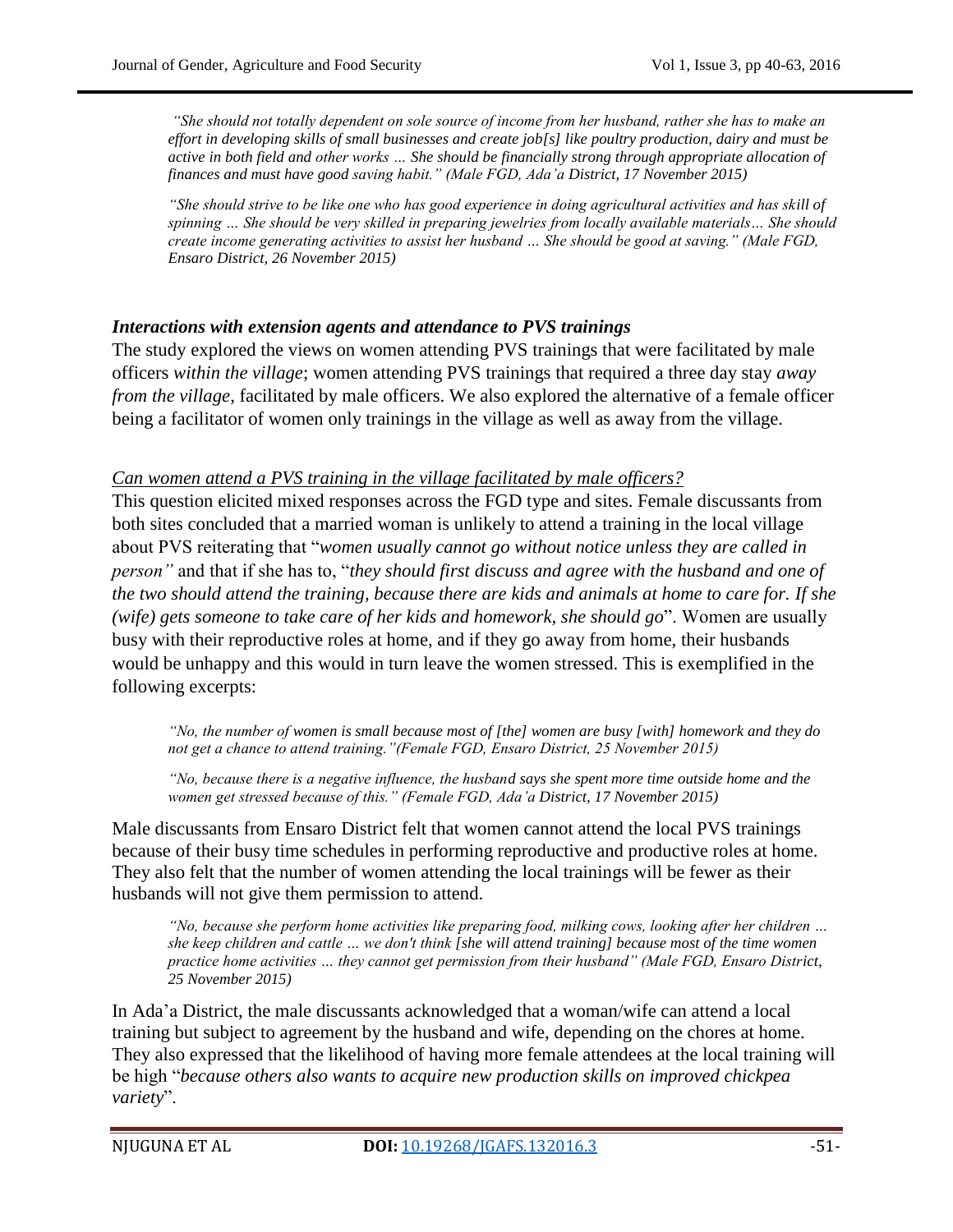The decision to attend a local training for the women was an agenda for negotiation at homes depending on whether the women has been invited "in person", productive and reproductive responsibilities she has, who is most suitable to attend the meeting between her and the husband and the emotions the decision will elicit in the husband. It seemed that the odds were too high against women attending the PVS training.

#### *Can women attend a three days training that requires staying away from home and is facilitated by male officers?*

Male and female discussants agreed that a man can attend a training away from home and sleep away without a problem. Women cannot go. Women"s reproductive roles coupled with too much workload; and husband"s fear and suspicion of adultery happening were the two main reasons advanced for why a woman can"t go. This can be illustrated using the following quotes:

"*Yes he [Getachew] will go. He has no workload as compared to Gete. Gete [wife] is better to stay at home rather than Getachew [husband] because He will not control the home well…. [also] She will not go because her husband will not allow her to go because he thinks that other men will see her." (Female FGD, Ensaro District, 26 November 2015)*

*"She cannot go because many activities are expected to be accomplished at home by her.… She is expected to prepare food for the children ...She is a female, the training place is far away and the trainers are male; who called her to far distance." (Male FGD, Ensaro District, 25 November 2015)*

The female discussants in Ada"a District reported that the husband will have to attend because "he is a man", but their male counterparts highlighted that the husband can attend the sleep over training "but through a discussion" with his wife. This difference was interesting. It was not clear whether the men actually consult or they "inform" the women of their intentions to go or whether the women give an "okay" for the men to go or whether they take it that he must go because he is a man.

We asked if a woman had an opportunity to bargain with her husband to attend training in the village if she was the one responsible for the chickpea enterprise by stating "I want to go because I spend most of my time on the chickpea farm". Some of the female participants felt that if the husband loves and respects his wife, he will be happy and have no problem with her attending the training in the village but only *if she asks him politely*. Some of the male discussants agreed that the husband will do nothing as the wife is free and comfortable to attend the training. They further reinforced that "*a woman attending training should not be seen as a competition but rather, it should be quietly decided" (Male FGD, Ada"a District, 17 November 2015).*

Some female participants voiced that the husband will feel bad and unhappy unless she was invited in person. *"He won"t be happy, but if she was invited personally, he cannot do anything" (Female FGD, Ada"a District, 17 November 2015).* The expression that "I want to go because I spend most of my time on the chickpea farm" was not considered "*polite enough"* and would lead to the husband rejecting the request. Male discussants in Ensaro District were sure that the husband will be unhappy and feel uncomfortable and would persuade their wives not to go for the local training.

Majority of the male and female discussants were sure that if the husband tells the wife "you can"t go to the training, you have to stay home", the woman would not bargain further. The norm of staying within private space enforced by the husband and community; fear of a disagreement and conflict arising from bargaining; and the inability of the husband to listen because he is the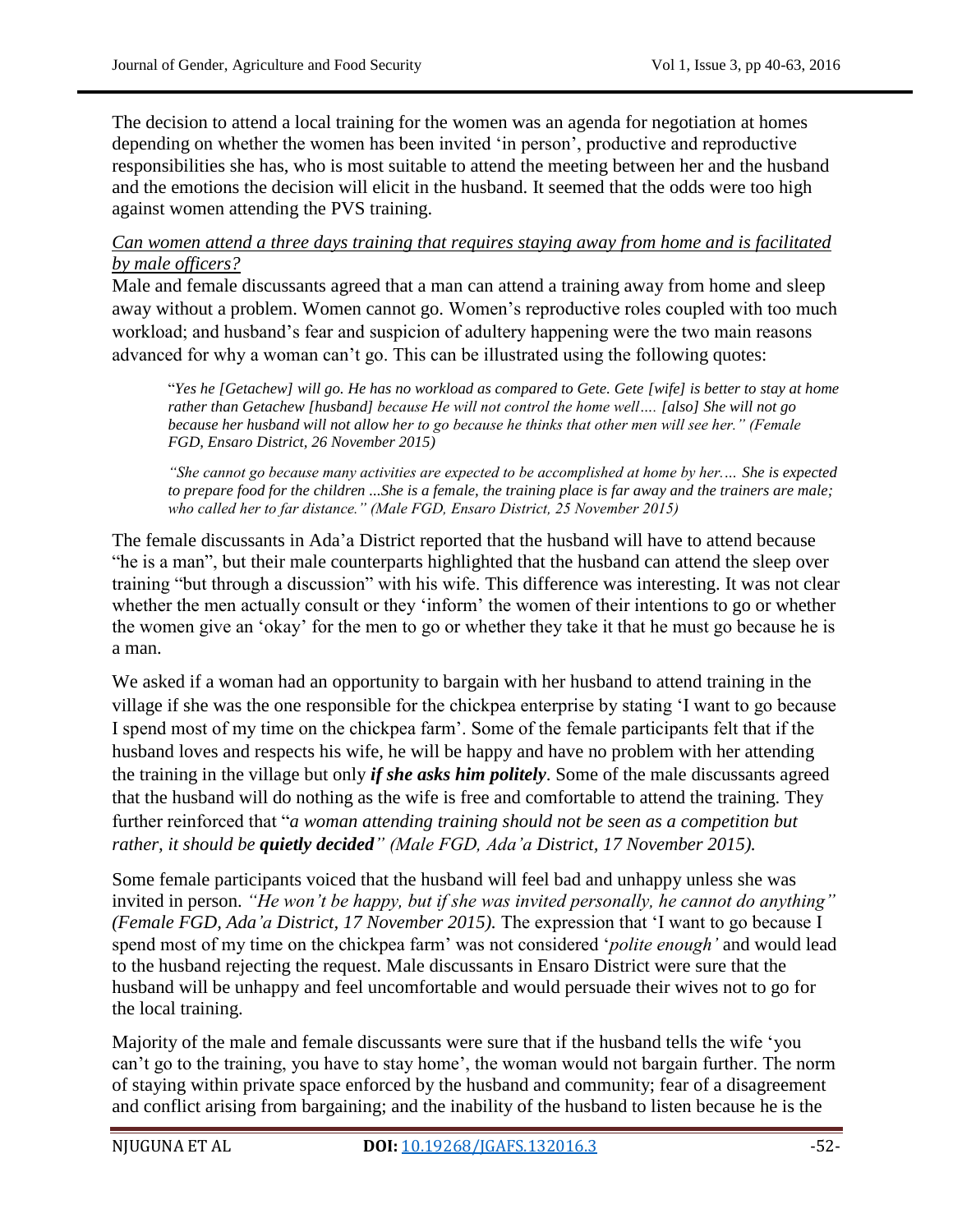head of the household were cited as reasons that would make the woman not to bargain further. However, 'Inability of husband to listen' reason was only stated by the male discussants:

*"… She is frightened of her husband and she assumes disagreement may happen between them. She chooses silence rather than bargaining." (Female FGD, Ensaro District, 25 November 2015)*

*"No, because since the husband is the head of the household she can't be convinced by him. He refuses to listen to her." (Male FGD, Ensaro District, 26 November 2015)*

When asked "how will the husband feel about his wife saying: "I want to go to training away from the village because I spend most of my time on post-harvest handling", - all the female discussants across the two sites stated that the husband will feel bad and he will not let her wife attend the training. The male participants in Ensaro District supported this view too. Female discussants attributed this position to child care responsibilities, possibility of impolite language from their husband while discussing the subject; while the male participants in Ensaro District attributed it to the women"s likelihood of committing adultery or challenging the privileged position of men"s position as head of household. This is illustrated by the following statements:

*"A disagreement will happen because he is not allowing her because of her responsibility to take care of kids at home." (Female FGD, Ada"a District, 17 November 2015)*

*"He will not feel good. He refuses and not let her to attend on training. Because … how she asked is not good." (Female FGD, Ensaro District, 25 November 2015)*

*"He feels uncomfortable because the trainers are male and he suspected as if she is going to commit adultery … She consider Getachew [husband] as inferior [as] she should not raise this question." (Male FGD, Ensaro District, 26 November 2015)*

There were few male discussants across the two study Districts who expressed positive views highlighting that the husband will have no problem as long as they discuss and agree who will take care of the home given the husband has been participating in many trainings before. The men in Ada"a District were more likely to give some concessions to the women. Men who had attended the training were likely to allow their wives to go for the training away from home

*"Still they can decide and [(have]) further discussion on the issue but one of them should stay home to take care of home." (Male FGD, Ada"a District, 17 November 2015)*

*"He feels nothing because he has been participating in many trainings before."(Male FGD, Ensaro District, 25 November 2015)*

Besides the husband and the wife, the opinions of the kin, represented by the opinions of the aunties from the man"s lineage were also important in influencing whether a woman would bargain to attend the training. Across all the FGDs, participants indicated that the aunties will feel unhappy and oppose the statements that their daughter-in-law pose "I want to go the local training because I spend most of my time on the chickpea farm" and "I want to go to the sleep over training because I spend most of my time on post-harvest handling'; as such statements were considered a sign of disrespect for the husband and his authority as head of household was challenged:

*"They [aunties] will not feel good. They choose Getachew [husband] to participate in the training because they want Gete [wife] to stay at home for children … They [aunties] feel bad because they sense that he is inferior … she [wife] does not respect him." (Female FGD, Ensaro District, 26 November 2015)*

*"They feel unhappy and they oppose Gete [wife] … they become jealous of Gete [wife]." (Male FGD, Ensaro District, 25 November 2015)*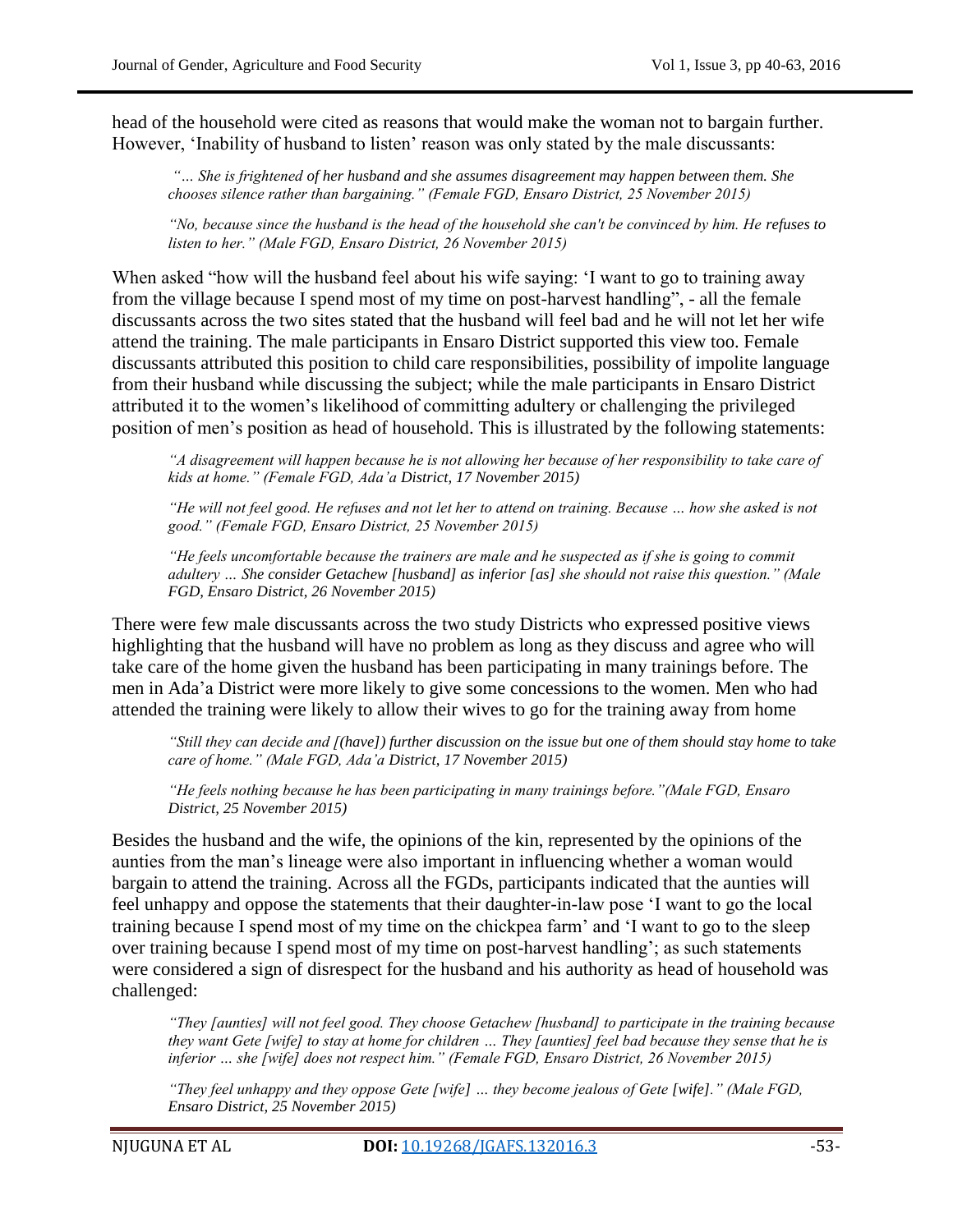A woman bargaining to attend a sleep over training can be perceived by aunties as going against the societal norms and a woman"s role as a home maker. The act of questioning the authority of their son could be a basis for divorce". The following excerpts illustrate the discussants concerns:

*"They [aunties] feel bad, saying that she want divorce … she has gone against the existing societies' norms and she is undisciplined."(Male FGD, Ensaro District, 26 November 2015)*

*"They [aunties] are now about to conclude that he [husband] is sick, how could he send his wife for three days." (Male FGD, Ada"a District, 17 November 2015)*

*"They will say she killed him in life, they say he is not alive." (Female FGD, Ada"a District, 17 November 2015)*

The opinions of kin, from the lineage of the wife are also important. In the study, these were represented by the opinions of the parents of the wife. It was interesting to note the difference in the opinions of the parents of the wife and the aunties from the husband lineage. While the parents were supportive and flexed the social norms to offer their daughter opportunities to access knowledge, the aunties were the anchors supporting the traditional norms, ensuring they are followed. Across all the FGDs, the participants highlighted that girls parents will feel happy and receptive about their daughter bargaining to attend the PVS training, whether it is within the village or a sleep over training. They would associate their daughters' invitation by the government with her capacities; this would be an opportunity to improve her knowledge.

*"They [parents] will be happy, they think that the government invited her because she is clever … they [parents] want Gete [wife] to gain knowledge." (Female FGD, Ensaro District, 25 November 2015)*

Male discussants in Ensaro District, as parents, supported their daughter attendance of training away from the village because she would have an income. *"They [parents] feels happy since they expect she would get money, per diem … they consider as if she is superior." (Male FGD, Ensaro District, 26 November 2015).* This was an interesting contradiction for the Ensaro male discussants because they had different considerations when it was a wife compared to when it was a daughter. Gender norms are relaxed when it comes to own daughters as opposed to an inlaw.

*What will the community feel about a woman attending trainings among many men?* The authors wanted to explore if the participation of women in training would be easier and supported if the facilitators were women. Female discussants expressed that *if the husband supports his wife*, the rest of the community would be supportive, and women could participate in the training with men. The male discussants agreed that the community will appreciate the woman because she is clever, active, and "acting as a man", and it is an opportunity for her to gain new knowledge and skills that will enhance their chickpea production just as men do. This can be illustrated using the following quotes:

*"The comment they [community] give depends on the behavior of her husband, meaning if he supports her they won"t comment negative stuffs … The community will feel good. They believe a woman can also participate in any training with men." (Female FGD, Ada"a District, 17 November 2015)*

*"… They judge her as active and appreciate for participating in the training because she is going to gain new skills and knowledge to enhance productivity like men do … The community appreciate her, they say she act as male, cleaver, she did good." (Male FGD, Ensaro District, 25 November 2015)*

It was interesting to note that the men felt that a woman did not participate in the training just because she was a woman, but was qualified: clever, active and "acting like a man"; this view is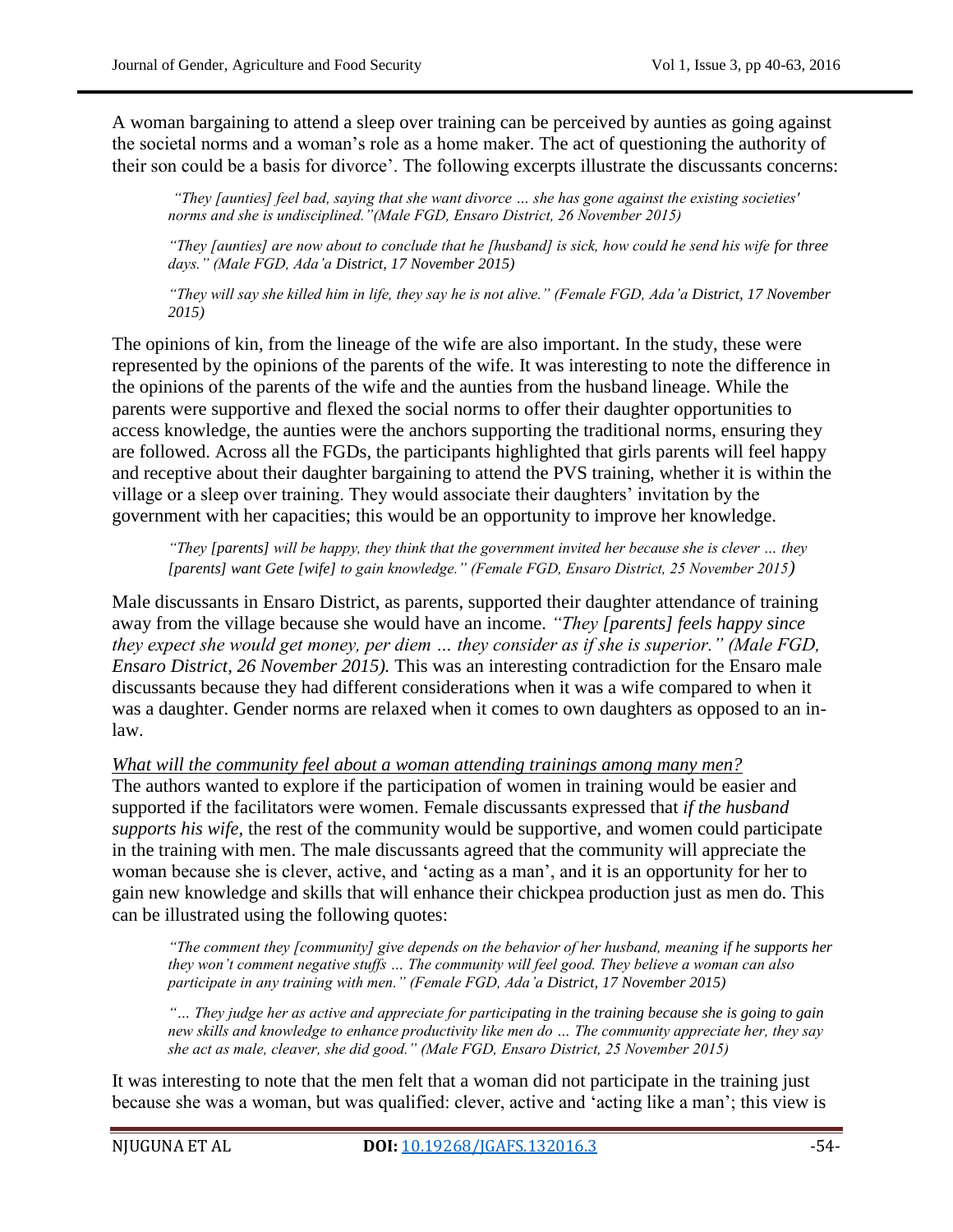not necessarily supportive of women"s agency and empowerment, where they maintain their dignity in femininity. Some of the discussants felt that the community will take it negatively. Specifically, the male discussants noted that: *"The community will complain why she wants to participate while the husband is alive!"* Some female discussants feared the community will view such a woman as a bad role model for other women in the community.

In all the FGDs, the discussants preferred women farmers to learn and interact with female extension officers if they were available. Common explanations given were that in such a forum, women would be able to speak freely, share ideas, raise questions without reservations and the female officer would understand their behavior and problems. This was exemplified using the following excerpts:

*"Yes they exactly listen to her well. They express their idea and feelings frankly because they assume [women] share their problems and feelings and find solutions to their problems." (Female FGD, Ensaro District, 25 November 2015)*

*"…Because the officer is female, they [women] are able to raise any questions without any reservation." (Male FGD, Ensaro District, 25 November 2015)*

*"… Women mostly prefer to listen and share ideas to female experts than male from behavior point of view. Women pay more attention to female experts, this is very natural." (Male FGD, Ada"a District, 17 November 2015)*

When asked what the women need the female extension officer to understand about their village, culture and traditions that make them not attend trainings, the discussants across the two districts expressed mixed views and opinions. In Ada"a District, the female discussants reported that the female officer needs to understand the *"gossip of the community, the anger of their husband"* while the male discussants acknowledged that *"she should emphasize to change the societal attitude of men that have been influencing women [not to attend trainings]... She must try to convince men to give equal access for training [to women], reduce [women"s] burden, and let them know that women are equally responsible and must have equal right for the family".*

In Ensaro District, both the male and female discussants reiterated that the female officer should eat and work with the women in the village. To the female discussants, this was part of their customs and beliefs as exemplified below:

*"She should respect their traditions and beliefs, like the way they dress, eat and working in the village." (Female FGD, Ensaro District, 26 November 2015*)

*What should the female officer do and change that the male officers have been doing?* Female discussants across the two study sites mentioned that the female officer should discuss closely with women to identify a "time" when the trainings could be conducted taking into account women's reproductive and productive chores. The training sessions should be short and effective.

*"She should let the women understand by closely discussing with them, she should ask and know the time they will be free of house work." (Female FGD, Ada"a District, 17 November 2015)*

*"She should change or regulate time as preference of woman… and [should] use her time wisely this means she should make the training short as much as possible." (Female FGD, Ensaro District, 26 November 2015)*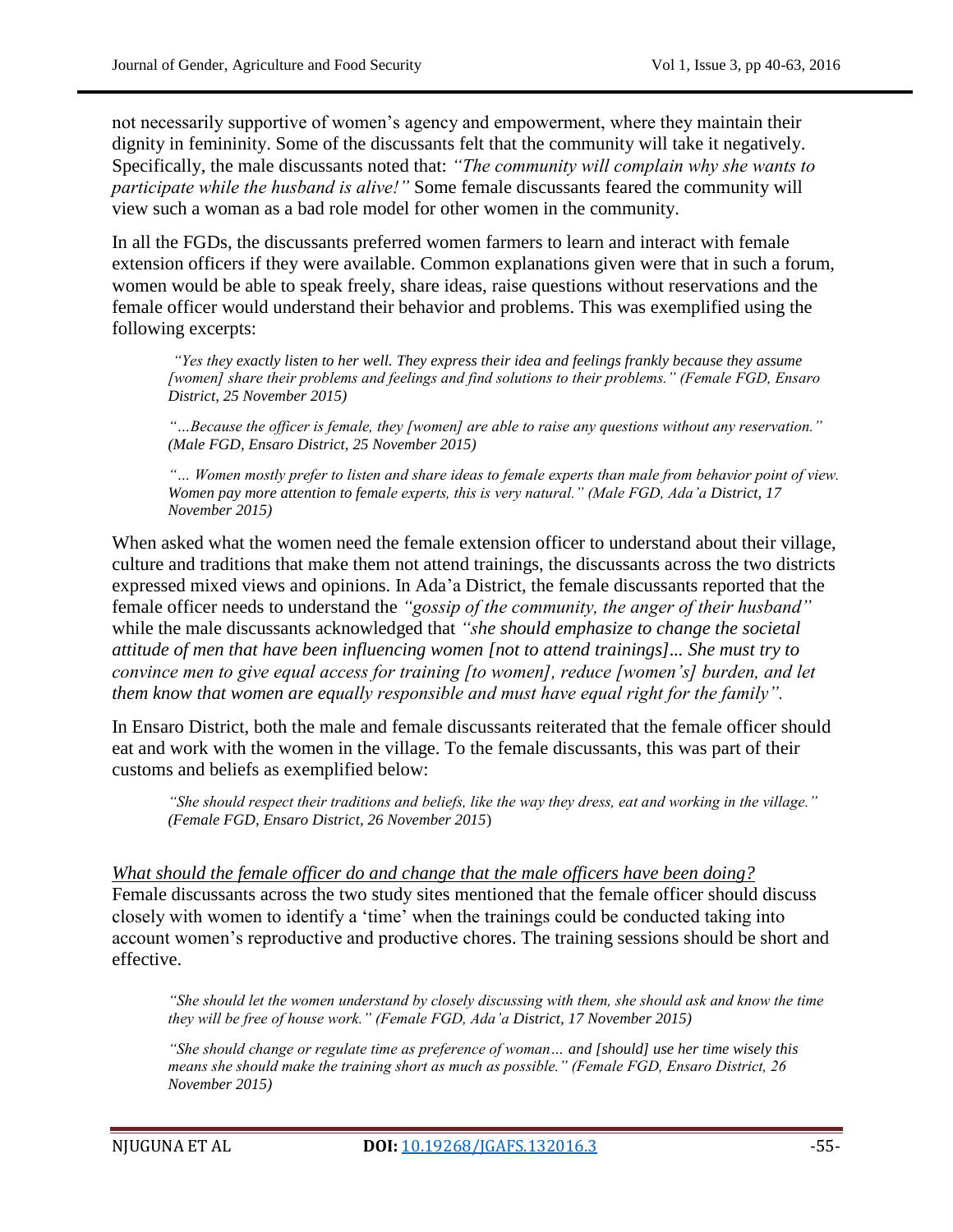*"The meeting time should not compete and interfere with working time of the ladies, since they are given many roles at home such as caring for children, fetching water, food preparation and others assignments … If beyond this it is difficult for the ladies to actively attend the training". (Male discussants, Ada"a District, 17 November 2015)*

All the discussants, male and female proposed that the trainings should take place within the "*Kebeles"* (Villages) because it is a central place and is easily accessible to all.

In Ensaro District, the female discussants highlighted that the female officer should be friendly, communicate in a language that women can easily understand (because of the literacy levels), and should respect their customs and beliefs in terms of dressing. This is exemplified using the following excerpts:

*"She should make them friend. She should communicate with known and understandable language" (Female FGD, Ensaro District, 26 November 2015)*

*"[What female officer should change] She should understand the feeling and the behavior of community like … She should wear similar dressing style" (Female FGD, Ensaro District, 25 November 2015)*

The male discussants in Ensaro District were ready for a gender responsive training. They highlighted the need for the female officer to consistently train the male and female farmers on issues of women"s rights and gender mainstreaming as these aspects might not have been tackled by the male officers: *"She should try to fill any gap of previous extension agents and … giving regular training on issue of women rights for women farmers and their male counterpart [and] on gender mainstreaming that might be not given by previous male extension officers."* 

For the community in both Ada"a and Ensaro, women"s attendance to PVS trainings is a decision that is subject to "negotiations" with the spouse and needed approval by the men. The men wielded immense control of the woman's time and needed assurance that the time spent away from home would benefit the household, it wouldn"t corrupt the morals of the women and that they would still manage their triple roles of care giving for the household and society. Enhancing women"s participation in PVS for this community would therefore have to start by demonstrating benefits, getting men to support the women participation and ensuring that women"s participation doesn"t overwhelm the women"s labour burden.

#### **Discussions and conclusion**

The authors thought the decision for a woman to attend PVS training in these two districts of Ethiopia would be a straight-forward decision. Results show that it is an intricate negotiation agenda where a woman has to consider the 'language and art' of negotiating with her husband (to be polite enough), in consideration of the social norms enforced by kin and the general community. Lower literacy level for women could also have a bearing on their negotiation power in the household in order to attend the trainings. It has been documented that education is a key instrument in empowering women in the household because it helps them gain a better understanding of their rights and responsibilities (Escardíbul, 2016). Increased educational attainment of both men and women serves to empower wives in terms of their contribution to joint decisions (ibid). Mobility of the wife and the interactions she is able to have with the outside world is strictly limited. Women"s radius of movement is short and strictly enforced by their husbands and kin (especially the older women), whereby wives account strictly for their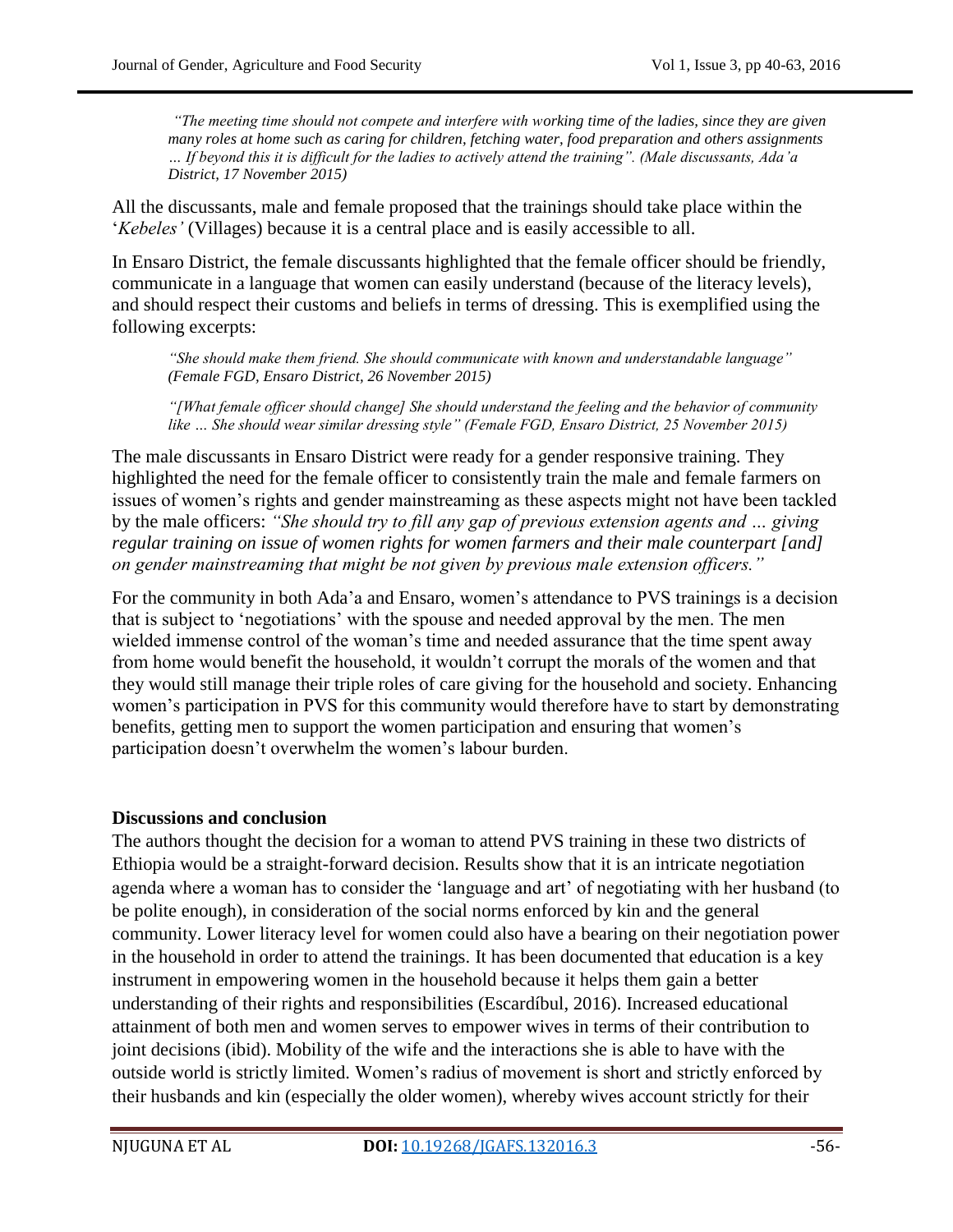"time out of home". The culture has engrained the enforcement of this rule into the definition of a "good wife/good woman". However, we find that where "*husbands support the wife"* the social norms can be relaxed and the kin and community 'voice' may not be strong in negatively influencing the woman"s decision to attend trainings. The challenge for development therefore seems to be in the identification of processes of involving "*the men*" in a platform where "supporting the wife" is unpacked into actionable interventions for transformation of gender relations.

Besides interrogating how 'husbands can support their wives', working with 'older women members of society', who have an *anchor role* in sustaining social norms as transformative change agents, in leveraging some "space" for younger women seems to be an opportunity to explore. Older women hold considerable power in influencing the space younger women have for bargaining. Inequities women suffer are socially constructed (Agarwal, 1997) and the older women seem to be the agents of that construction. Borrowing from literature by Mailu *et al.* (2011) on the concept of "mavenism" (Mavens are individuals who have information about many kinds of products, places, and are socially inclined to initiate discussions with acquaintances and respond to requests from their acquaintances for market information), older women could be considered as "mavens of social transformation". Mavens are socially gifted people and therefore, their role in inducing change cannot be downplayed; "mavens" in cultural change are cultural brokers/mediators given their strong alignment to the societal norms, beliefs and values that are expected of a good wife in the community.

Doss (2011) observes that most studies that analyze women"s bargaining power focus on the relationship between spouses yet a number of researchers emphasize that simply analyzing the bargaining power of women within the household ignores the bargaining that takes place at the broader level within the kinship network and community. This study analyzed the husbands as well as the aunties of the man, parents of the girl and the general community's attitudes towards women"s bargaining power, which helps depict what happens in such broader levels. Although changing community norms and informal institutions can have an impact on household decisions, Doss (2011) further acknowledges that it is not easy to measure women's bargaining power as it is unobservable. However, at its best, she recommends that researchers should find good proxies for women"s bargaining power depending on what you are trying to understand. In this study, we find that negotiating to attend PVS trainings by women goes beyond husbands to aunties and parents. Disapproval from such social stakeholders can lead a woman to decide that she won"t attend the training.

Men indicated that women could bargain with them to attend local and stay over agricultural trainings but men make the ultimate decision. "Bargaining to go for trainings", however, is not an action the women will easily take up: it is ground for breeding contempt and probably could cause marital conflict, especially when kin misinterpret it to depict that the woman is questioning her husband's authority and control. We share opinions with Agarwal (1997) that within the household, the cultural construction of appropriate female behavior affects their ability to bargain and that social norms could impinge on the bargaining power by setting a limit on what can be bargained, affecting how the process of bargaining is conducted by favoring some groups over others (say men over women). In cultures or context where social norms stifle explicit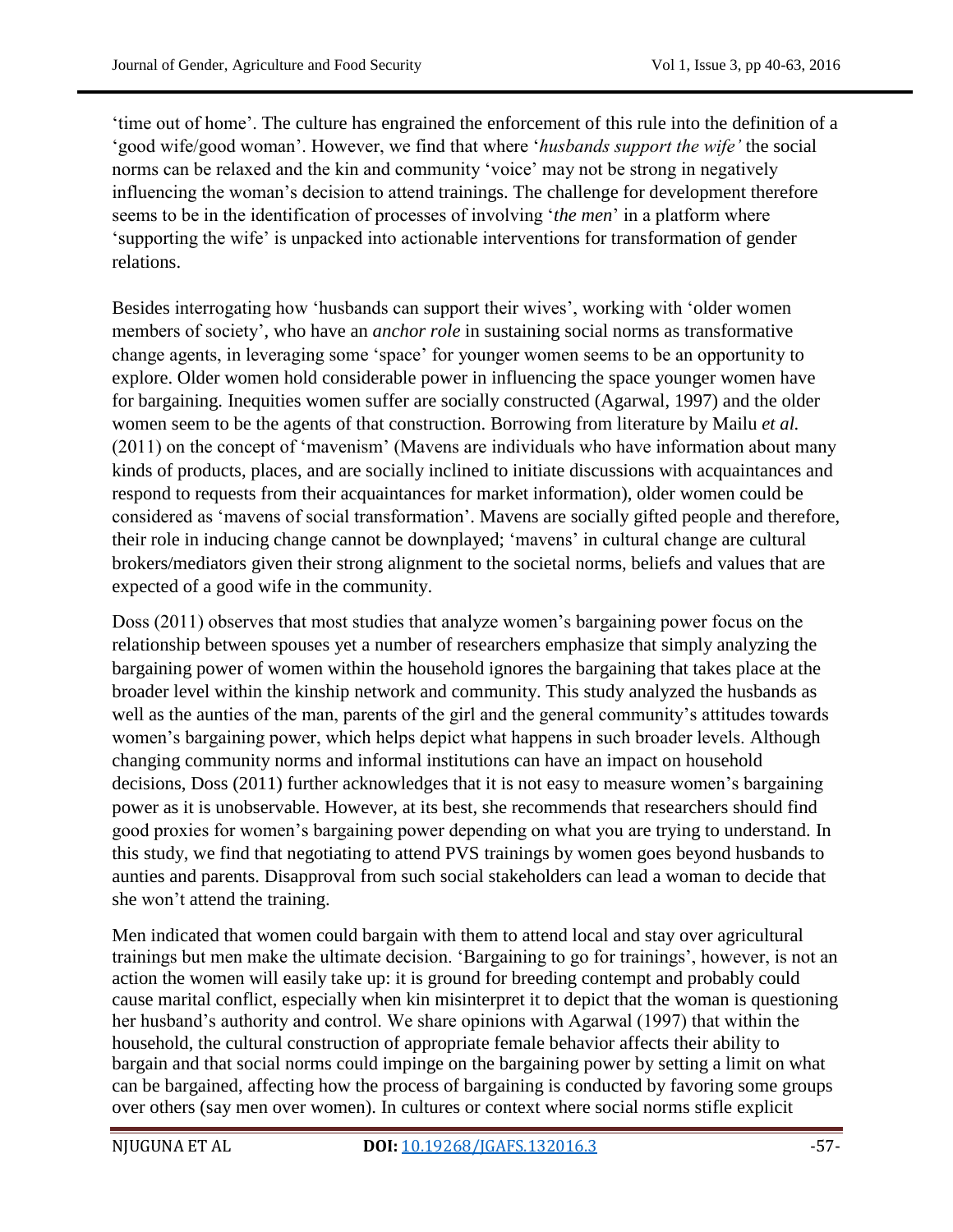bargaining or voice, women may be pushed to use explicit forms of contestation such as withdrawing into silence. This was demonstrated in these two communities, with female discussants pointing out that a woman cannot bargain with her husband to attend training but would rather 'keep silent to avoid the repercussions'. When women don't have sufficient bargaining power within the household and cannot attend public meetings, it is hard to reach them with the benefits of new technologies even when programs are designed to "target women".

In defining a good wife in these two districts, the notion that a woman should be 'resourceful' came up strongly from the men. A woman is resourceful if she contributed to the income of the household either by helping generate it or by being prudent in spending what the man generated for the household. Female discussants considered a woman resourceful if she helped her husband in agricultural activities. Being "resourceful" is an interesting and paradoxical concept as presented in these two communities; men wanted the women to have limited mobility sphere, but expected a lot out of that limited sphere. Indeed women were expected to "know agricultural activities" but without the avenue to replenish their knowledge by interacting with agricultural extension agents, especially if they are men. Women were also expected to participate in the field activities; generate income at the household (but without going far from home) and to be prudent in spending the income the household generated. While this is an overwhelming constraint, it offers an opportunity for negotiating with the men in the community on how to give "concessions/enablers" to the women so that they can meet the roles ascribed to them (access to knowledge, opportunities to engage gainfully with the value chains) so that they can be able to make contributions for the household as expected. It is therefore recommended that dialogues between the men and the women of different ages in the community to explore the linkages, effects and outcomes between women"s "resourcefulness" versus their limited mobility and access to knowledge as a basis of social transformation for this villages be considered. The dialogues would have the potential of evaluating what norms can be relaxed and the gains this society would have.

Sexual identity of the trainer remains a key factor as to why women do not attend PVS trainings in these two districts. The trainings conducted away from the village are highly contentious. One challenge that becomes apparent in this study is that even though the community proposes using female officers as an enabler towards women"s attendance to trainings, some women, and specifically in Ada"a District, still feel this approach will not work for them. The men trust female officers to facilitate women"s trainings. Women even in these two districts attend the health related trainings overwhelmingly and the men are fine allowing the women to go to those meetings. Those health meetings are facilitated by women and they focus on women issues. Women facilitators are expected to conform to the 'way of the women' in terms of dressing, language and understanding the women's situation. It's not clear whether the female trainers would be expected to conform to the oppressive social norms too, or if they would be accepted if they question and call out the oppression.

Although there is a strong suggestion that female trainers would help reach the women farmers, it seems that this would only help in the short-run, and they (female trainers) might be expected to conform to the same social inequalities to be acceptable. This is not to say the approach doesn't always give positive results, as there is an example from Nigeria where 'Women in agriculture units' are facilitating dissemination of agricultural information (Anandajayasekeram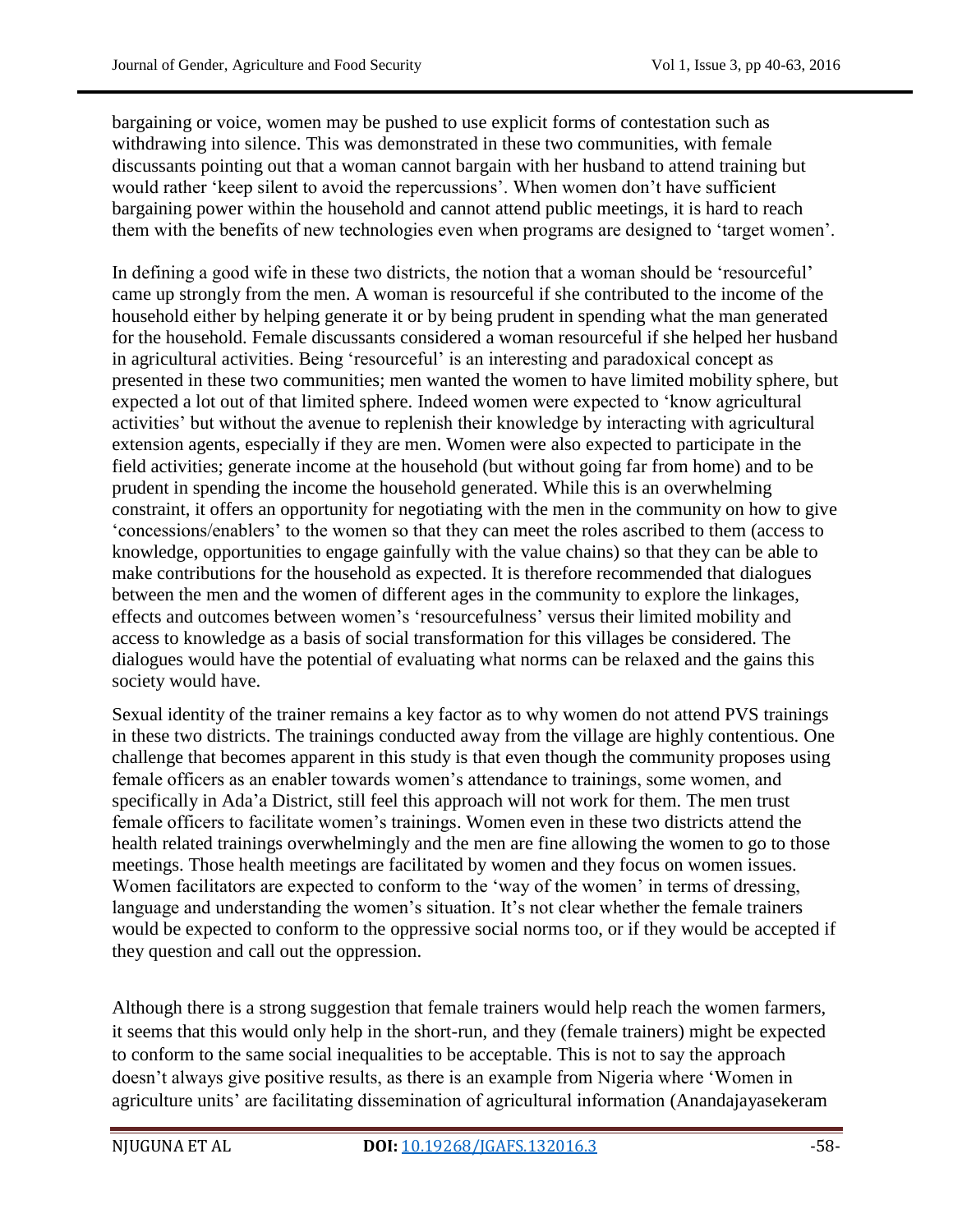*et al.*, 2008), targeted to the women's role in production chains. In the long-run, it would be more effective if the men and the older women in this society are the agents of transformative gender programs.

Language barrier concerns as indicated by the female discussants was a genuine issue given that majority of them identified themselves as illiterate. This is also justified by findings by Tegegne (2012) who acknowledges that many interrelated problems women in Ethiopia have are as a result of their high illiteracy rate. Adekunle (2013) also emphasizes the need for the extension service to be more gender-sensitive when organizing extension activities, so that women farmers can have full and appropriate access to extension meetings, demonstrations, field days and other activities. To this regard, adult learning approaches that take into consideration women"s challenge of illiteracy need to be addressed. One way of doing this is through capacity building of key contacts among the community to bridge the extension gap.

The question of labor needs at the home and in the field was mentioned a lot in the discussions as the main constraining factor that would make the women not be able to attend PVS trainings, in the village and away. While this is used to bargain against the women leaving the homes, it is a genuine concern as women are heavily burdened. Labor saving technologies at the home and also in the fields would help a lot in saving women time and offering them a bargaining chip for involvement in trainings. The use of herbicides to control weeds in Mali has been cited as a great technology that allows women time to participate in other activities away from the home (GENNOVATE Report for CRP DC, upcoming). Moreover, focusing on workload sharing and care giving at the household level by the spouses could relieve women from the triple work burden so that they can attend trainings. Gender dialogues at community level could go a further step in addressing the workload sharing concerns in a gender transformative manner.

Intimacy and harmony in the home was a theme around which women seemed to be willing to make high concessions on what they could sacrifice and not negotiate for in order to maintain peace and harmony at home. Men were also very concerned about assurance that their women would be 'faithful' and their 'morals not corrupted' and this became a basis for constraining women"s movement and interaction with the outside world. The requirement was however not applied to the men in equal measure. This is an area that needs further analysis as it seems that it has strong influence on household decision making processes, but this study did not have the tools, time and resources to understand it well.

## **Acknowledgements**

This work was supported by funds from the CGIAR Research Program on Grain Legumes. The authors would like to thank the Debre-Zeit Agricultural Research Center staff for their field support in data collection. We are very grateful for helpful comments made by participants of a feedback workshop in Ethiopia. We also acknowledge valuable comments made by anonymous reviewers. Any error remains the responsibility of the authors.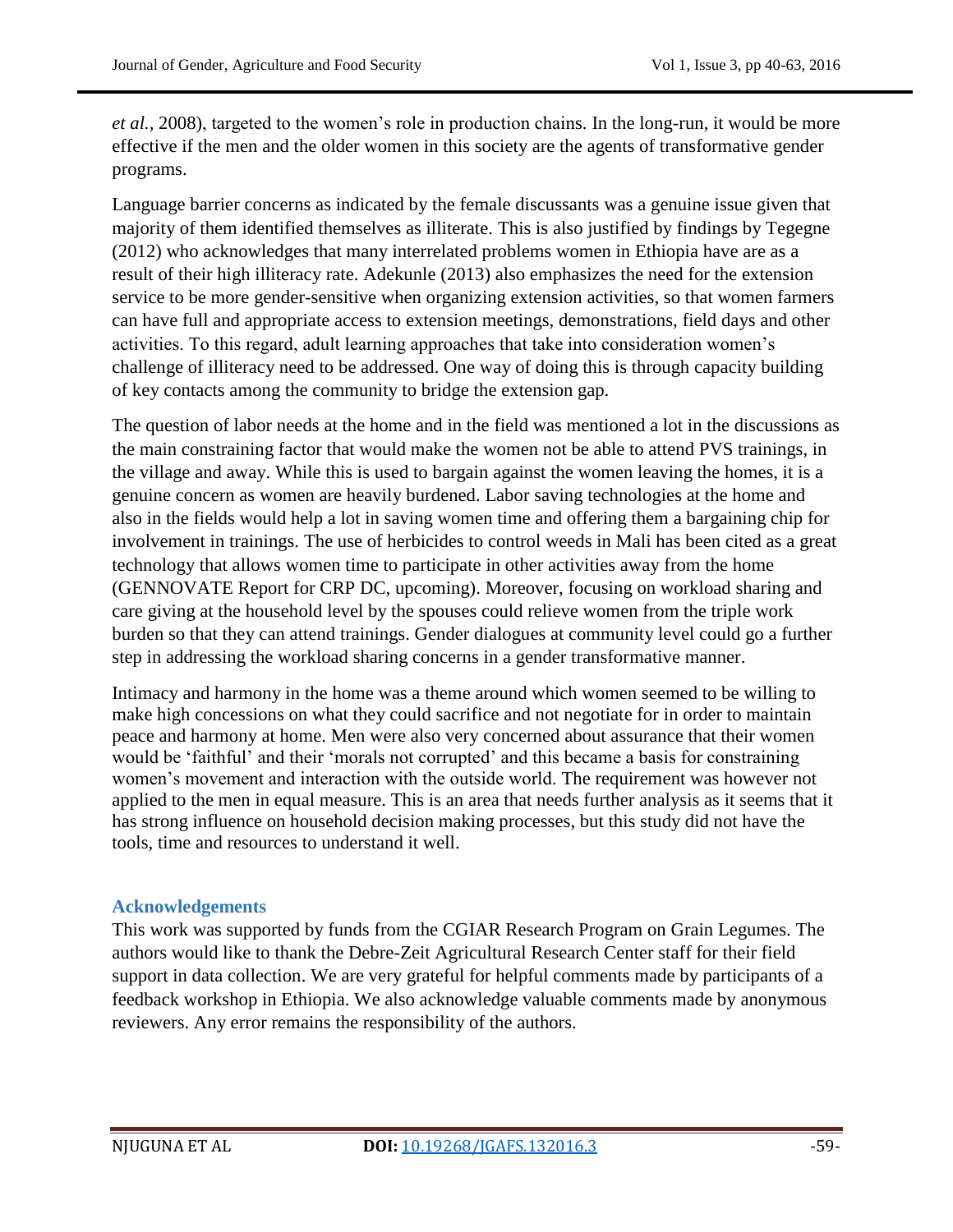#### **References**

Adekunle, O. O. (2013). Analysis of Effectiveness of Agricultural Extension Service in among Rural Women: Case study of Odeda Local Government, Ogun State, Nigeria. *Journal of Agricultural Science; Vol. 5, No. 12; 2013.*

Agarwal, B. (1997). Bargaining and gender relations: Within and beyond the household. *Feminist Economics, 3(1): 1-51.*

Anandajayasekeram, P., Puskur, R., Workneh, S., & Hoekstra, D. (2008). *Concepts and practices in agricultural extension in developing countries: A source book.* IFPRI (International Food Policy Research Institute), Washington, DC, USA, and ILRI (International Livestock Research Institute), Nairobi, Kenya. 275 pp.

Asfaw, S., Shiferaw, B., Simtowe, F., Muricho, G., Abate, T., and Ferede, S. (2010). *Socioeconomic Assessment of Legume Production, Farmer Technology Choice, Market Linkages, Institutions and Poverty in Rural Ethiopia.* Research Report no. 3. Patancheru 502 324, Andhra Pradesh, India: International Crops Research Institute for the Semi-Arid Tropics. 84 pp.

Bloor, M. and Wood, F. (2006). *Keywords in Qualitative Methods: A Vocabulary of Research Concepts*. London: Sage.

Boudet, M., Maria, A., Petesch, P., Turk, C., and Thumala, A. (2013). *On norms and Agency: Conversations about Gender Equality with Women and Men in 20 Countries. Directions in Development.* Washington, DC: World Bank.

Chattier, P. (2014). *Gender norms in Transition – Conversations on ideal images with women and men in Fiji.* Brief 30. State Society and Governance in Melanesia Program, Australian National University. [http://ips.cap.anu.edu.au/sites/default/files/IB-2014-30-Chattier-](http://ips.cap.anu.edu.au/sites/default/files/IB-2014-30-Chattier-ONLINE.pdf)[ONLINE.pdf](http://ips.cap.anu.edu.au/sites/default/files/IB-2014-30-Chattier-ONLINE.pdf)

Collett, K. and Gale, C. (2009). *Training for Rural Development: Agricultural and Enterprise Skills for Women Smallholders.* City & Guilds Centre for Skills Development, 24-30 West Smithfield, London, EC1A 9DD.

Doss, C.R. and Morris, M. (2001). How does gender affect the adoption of agricultural innovations? The case of improved maize technology in Ghana. *Agricultural Economics, 25(1): 27-39.*

Doss, C. (2006). *Analyzing technology adoption: Challenges and limitations of micro-studies.* Yale Center for International and Area Studies, Yale University.

Doss, C. (2011). *Intra-household Bargaining and Resource Allocation in Developing Countries*. Jackson Institute for Global Affairs, Yale University.

Due, J.F, Magayane, A.A., Temu, A. (1997). Gender again: views of female agricultural extension officers by smallholder farmers in Tanzania. *World Development 25 (5):713-725*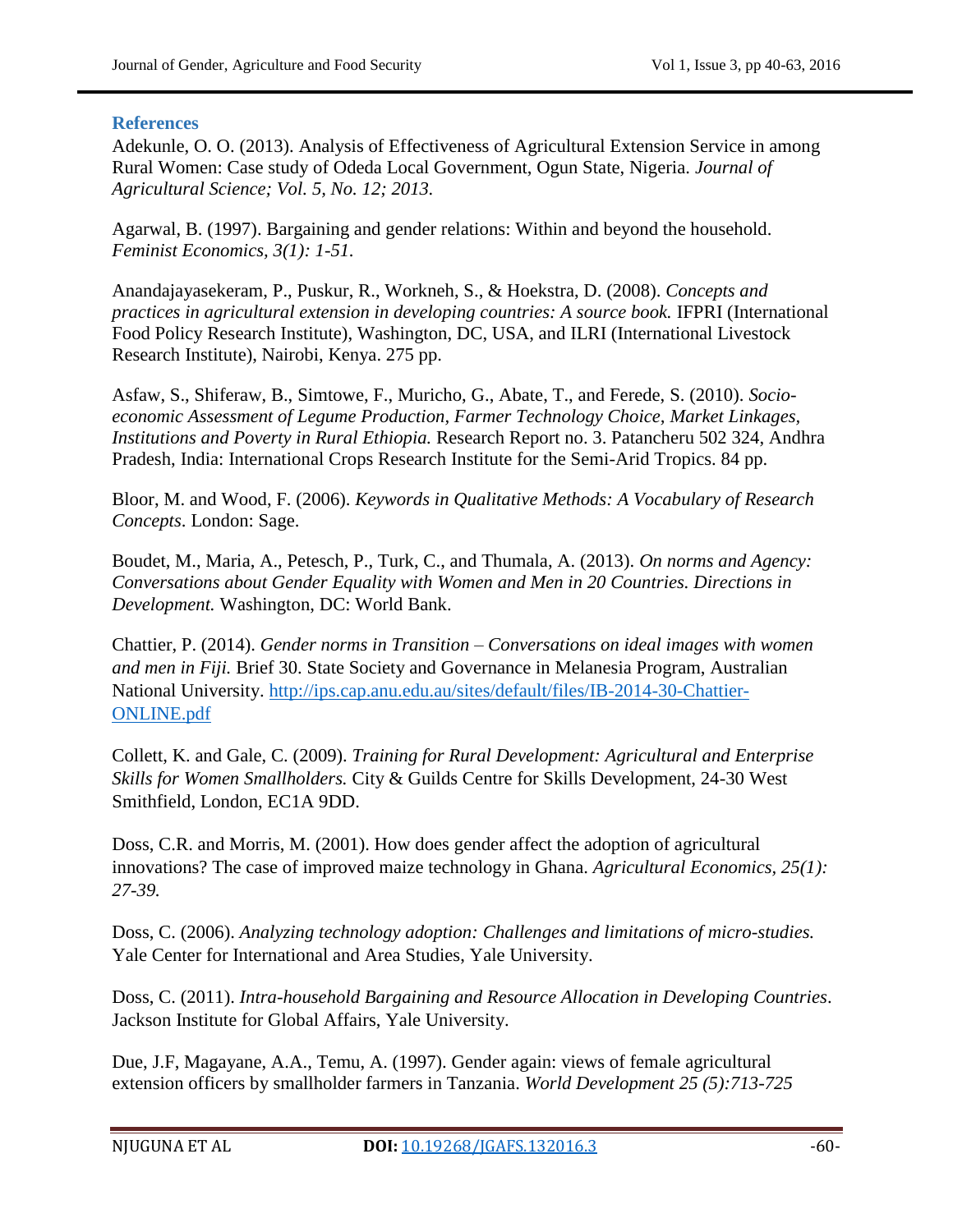Escardíbul, J. (2016). Education and the empowerment of women in household decision-making in Spain.<http://2016.economicsofeducation.com/user/pdfsesiones/006.pdf>

FAOSTAT (2014). *Food and Agriculture Organization of the United Nations. Statistics Division* 2014. Available on: http://faostat3.fao.org/browse/Q/QC/S (accessed 14.02.16)

Galie, A. (2014). *Syrian women farmers: seeking gender balance in participatory plant breeding.* A book chapter in S. Brisolara, D. Seigart, S. Sengupta (eds.), Feminist evaluation and research: theory and practice, Guilford, New York: 284-310.

Ganga Rao, N., Silim, S., Ojiewo, C., Monyo, E., Siambi, M., Kai, M., Gaur, P., Gowda, C., Varshney, R., Asnake, F., Mekasha, C., Million, E., Nigusie, G., Kileo, R., Joseph, J., Kimurto, P., Towett, B., Thagana, W., & Macharia, D. (2015). *Enhancing the Productivity and Production of Chickpea in Eastern and Southern Africa*. Nairobi: ICRISAT.

Gundu, M. (2009). *The effective of literacy on access to and utilizing of agricultural information for household food security at Chirau communal lands in Zimbabwe*. Unpublished Master"s thesis. University of Fort Hare.

Hailu, K.B., Abrha, K.B., and Weldegiorgis, A.K. (2014). Adoption and impact of agricultural technologies on farm income: Evidence from Southern Tigray, Northern Ethiopia. *International Journal of Food and Agricultural Economics Vol. 2 No. 4, pp. 91-106*

Isaacs, K and Njuguna, E.M., 2016. Is gender voice "unheard" in breeding processes: A review. Poster presented at the Phase 1 review meeting of CRP DC and GL, 3-7 October 2016. Hyderabad, India.

Kassie, M., Shiferaw, B., Asfaw, S., Abate, T., Muricho, G., Ferede, S., Eshete, M., and Assefa, K. (2009). *Current Situation and Future Outlooks of the Chickpea Sub-sector in Ethiopia*.

Krishnan, P. and Patnam, M. (2012). Neighbours and Extension Agents in Ethiopia: Who matters more for technology diffusion? *International Growth Centre, Working Paper.* <http://www.theigc.org/wp-content/uploads/2014/09/Krishnan-Putnam-2012-Working-Paper.pdf>

Mailu, S.K., Rutto, J.K., and Njuguna, E. (2011). *Mavens and Their Potential Role in the Diffusion of Marketing Information.* Munich Personal RePEc Archive (MPRA) Paper No. 32405, posted 13. August 2011 07:19 UTC.<http://mpra.ub.uni-muenchen.de/32405/>

Majali, V. (2012). The Socio-Cultural Factors Affecting the Participation of Women in Agricultural Development: Khwezana village in Alice District. *Dissertation submitted in fulfilment of the requirements for the degree of Masters of Social Sciences in Anthropology, Faculty of Social Sciences and Humanities at the University of Fort Hare.*

Miles, M.B., & Huberman, A.M. (1994). *Qualitative data analysis: An expanded sourcebook*. 2nd ed. Thousand Oaks, CA: Sage.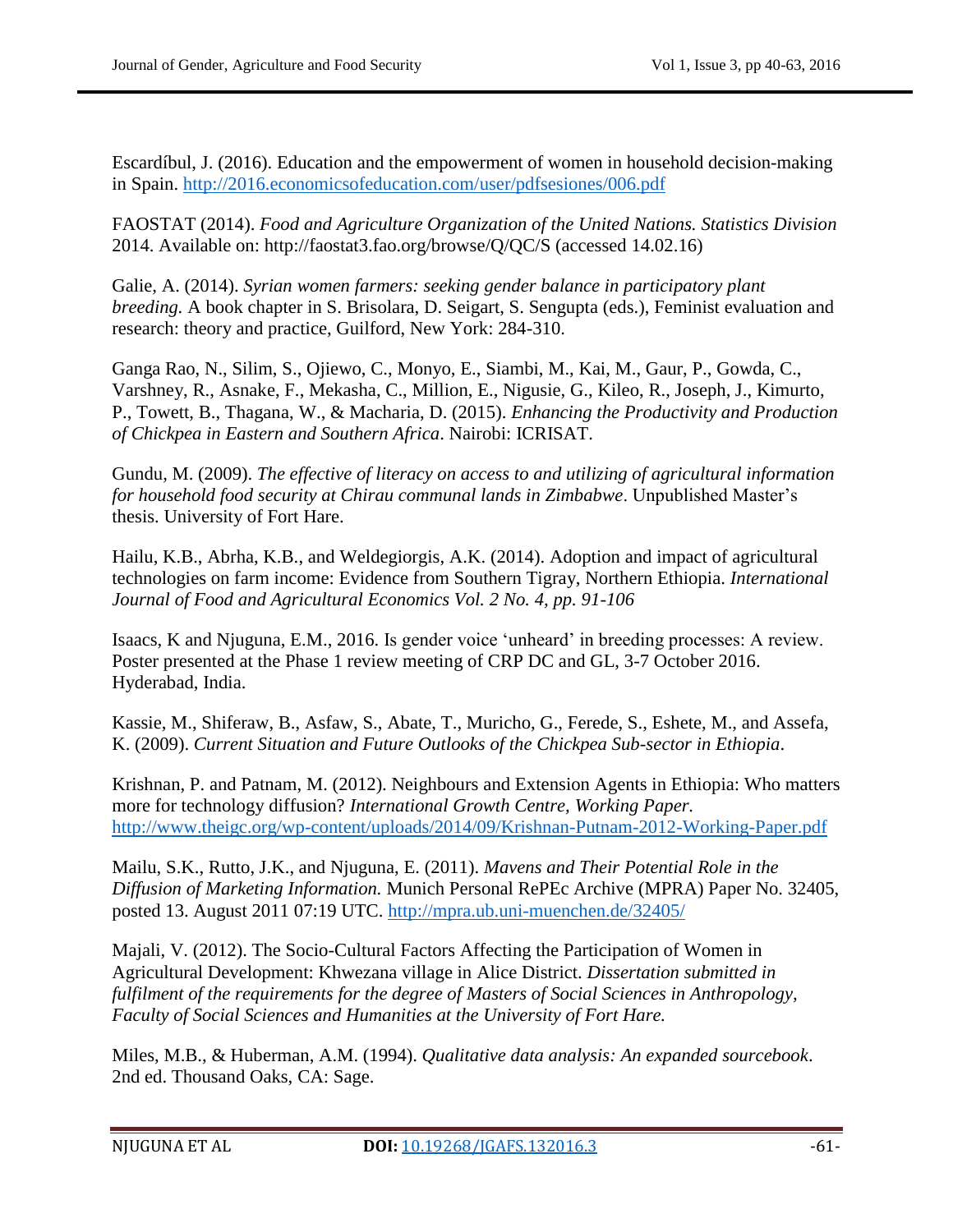Morris, M. and Doss, C. (1999). *How does gender affect the adoption of agricultural innovations? The case of improved maize technology in Ghana.* <http://citeseerx.ist.psu.edu/viewdoc/download?doi=10.1.1.544.5866&rep=rep1&type=pdf>

Mudege, N. N., Chevo, T., Nyekanyeka, T., Kapalasa, E., and Demo, P. (2015). Gender Norms and Access to Extension Services and Training among Potato Farmers in Dedza and Ntcheu in Malawi. *The Journal of Agricultural Education and Extension, 1-15. <http://www.tandfonline.com/doi/pdf/10.1080/1389224X.2015.1038282>*

ODI, 2009. Research tools: Focus group discussions. Research and Policy development toolkit. ODI. *https://www.odi.org/sites/odi.org.uk/files/odi-assets/publications-opinion-files/7074.pdf*

O"Reilly, M. and Parker, N (2012). "Unsatisfactory Saturation": A critical exploration of the notion of saturated sample sizes in qualitative research. *Qualitative Research 13 (2) 190 – 197.*

Pachico, D. (2014*).* Towards appraising the impact of legume research: A synthesis of evidence. Rome Italy, *Standing Panel on Impact Assessment ((SPIA), CGIAR Independent Science and Partnership Council (ISPC).*

Ragasa, C. (2012). Gender and Institutional Dimensions of Agricultural Technology Adoption: A Review of Literature and Synthesis of 35 Case Studies. Selected Poster prepared for presentation at the International Association of Agricultural Economists (IAAE) Triennial Conference, Foz do Iguaçu, Brazil 18-24 August, 2012.

<http://ageconsearch.umn.edu/bitstream/126747/2/IAAE.2012.gender.pdf>

Ragasa, C. (2014) *Improving Gender Responsiveness of Agricultural Extension.* A book chapter in Quisumbing, R.A.; Meinzen- Dick, R.; Raney, L.T.; Croppenstedt, A.; Behrman, A.J. and Peterman, A. (2014) Gender in Agriculture: Closing the Knowledge Gap.

Rathgeber, M. E. (2011). Rural Women"s Access to Science and Technology in the Context of Natural Resource Management. Paper presented to UN Women in cooperation with FAO, IFAD and WFP Expert Group Meeting on enabling rural women"s economic empowerment: institutions, opportunities and

participation[.http://www.un.org/womenwatch/daw/csw/csw56/egm/Rathgeber-EP-6-EGM-RW-](http://www.un.org/womenwatch/daw/csw/csw56/egm/Rathgeber-EP-6-EGM-RW-Oct-2011.pdf)[Oct-2011.pdf](http://www.un.org/womenwatch/daw/csw/csw56/egm/Rathgeber-EP-6-EGM-RW-Oct-2011.pdf)

Rogers, E., (2003). Diffusion of innovations,  $5<sup>th</sup>$  Edition. New York. Free Press

Saito, K.A. (1994). *Raising the Productivity of Women Farmers in Sub-Saharan Africa*. World Bank Discussion Paper No. 230. Washington, DC: World Bank.

Tegegne, M. (2012). *An assessment on the role of women in agriculture in Southern Nations, Nationalities and People's Region: the case of Halaba special woreda, Ethiopia. Dissertation* submitted for the partial fulfillment of Master of Arts in rural development at the Indira Gandhi National University, (IGNOU) New Delhi.

[https://cgspace.cgiar.org/bitstream/handle/10568/29021/thesis\\_messaytegegne.pdf?sequence=1](https://cgspace.cgiar.org/bitstream/handle/10568/29021/thesis_messaytegegne.pdf?sequence=1)